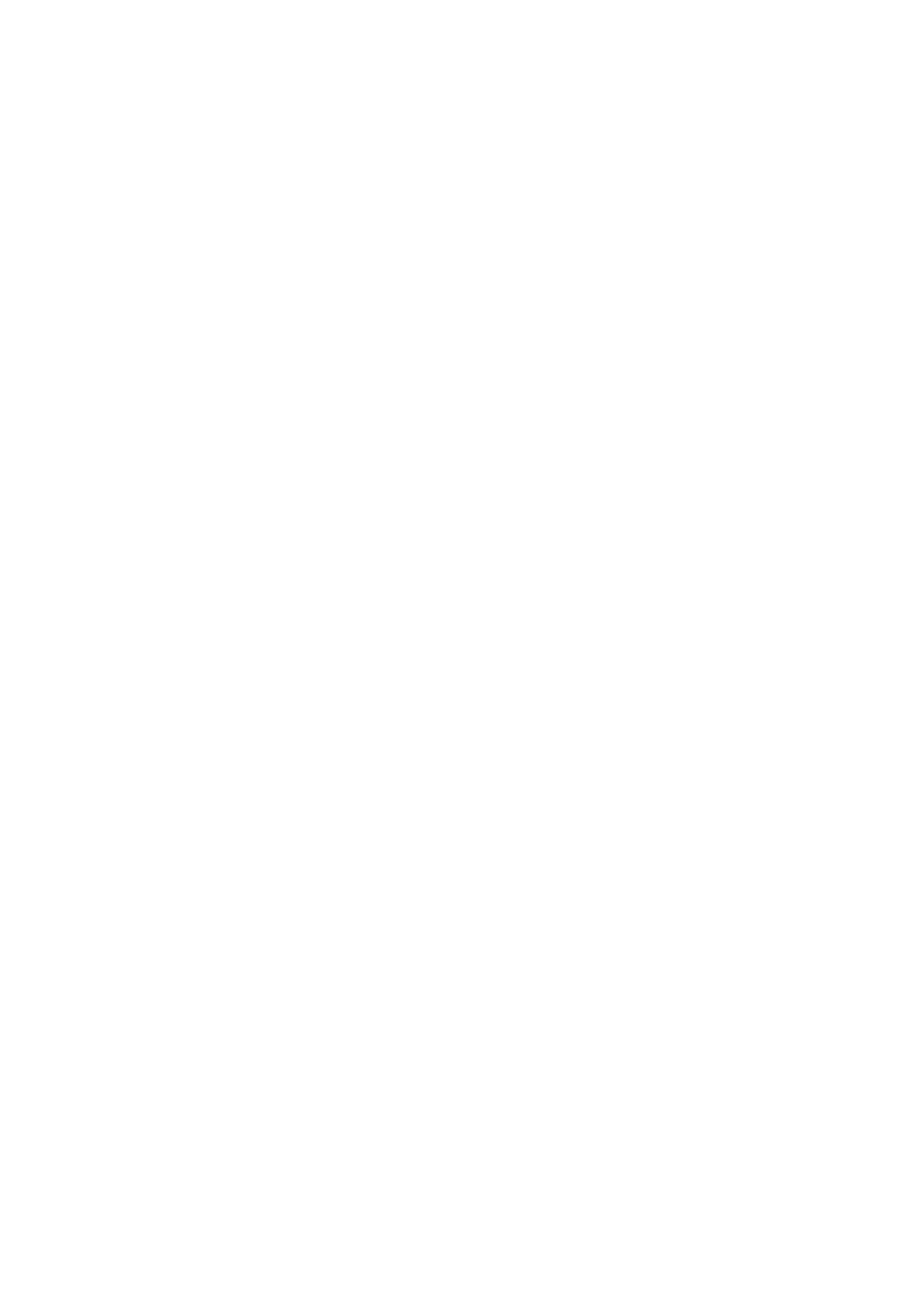Earlier documents being 'The importance of Values' and 'The Value of activities' discuss as they say "what's on the tin" and make a valid case for remembering to use the language of values in everyday life at home and at school. Also the importance of using activities as learning experiences to increase knowledge, resilience and develop skills.

Both of which are of equal importance. It is no good teaching a child to have a wealth of knowledge if they have so little resilience they can't function in the working world. Likewise someone with huge resilience but unable to use this to function as a result of a lack of knowledge or skills.

In this document I encourage the reader to consider the marriage value of this way of thinking and look at the opportunity providing activities create for children to experience and learn values.

In the document 'The importance of values' I explained how we considered values and chose 5 to be our corporate values these being

- Courage
- Integrity
- Responsibility
- Respect
- Kindness.

In 'The value of activities' I put forward the idea that activities could be measured by considering what attributes were present and what elements were present within each attribute that added value and made it measurable.

Using this method it is possible to look at individual activities and consider to what degree our corporate values are present whilst undertaking these activities? How do these activities give us the opportunity to demonstrate and expose children to how we live by them and how they can experience them and then also begin to live by them? – If we can focus on being good people the right actions will follow, effortlessly – Aristotle.

Throughout my years of working in care and education I have visited many children experiencing difficulties as a result of neglect, violence and abuse including sexual abuse which are a direct result of parents perhaps for generations having poor values, limited exposure to adult role models and poor education, perpetuating poverty. As a result restricted life opportunities resulting in lives which have such a limited scope of reference.

Children placed in mainstream 'residential care with or without education' often does little to increase the child's scope of reference and an equation is played out whereby professionals often teach children about a subject in the classroom or key workers office but limited opportunity to experience and live by what is taught.

I can recall debating in the 1990s that it was regularly discussed how important it was to teach children about the importance of having good self esteem but little recognition that this in itself was not enough. As parents and carers, teachers or instructors, we need to put strategies in place that actually raise a child's self esteem in a very pragmatic way. In short, it's no good just talking about it, we need to make it happen for real.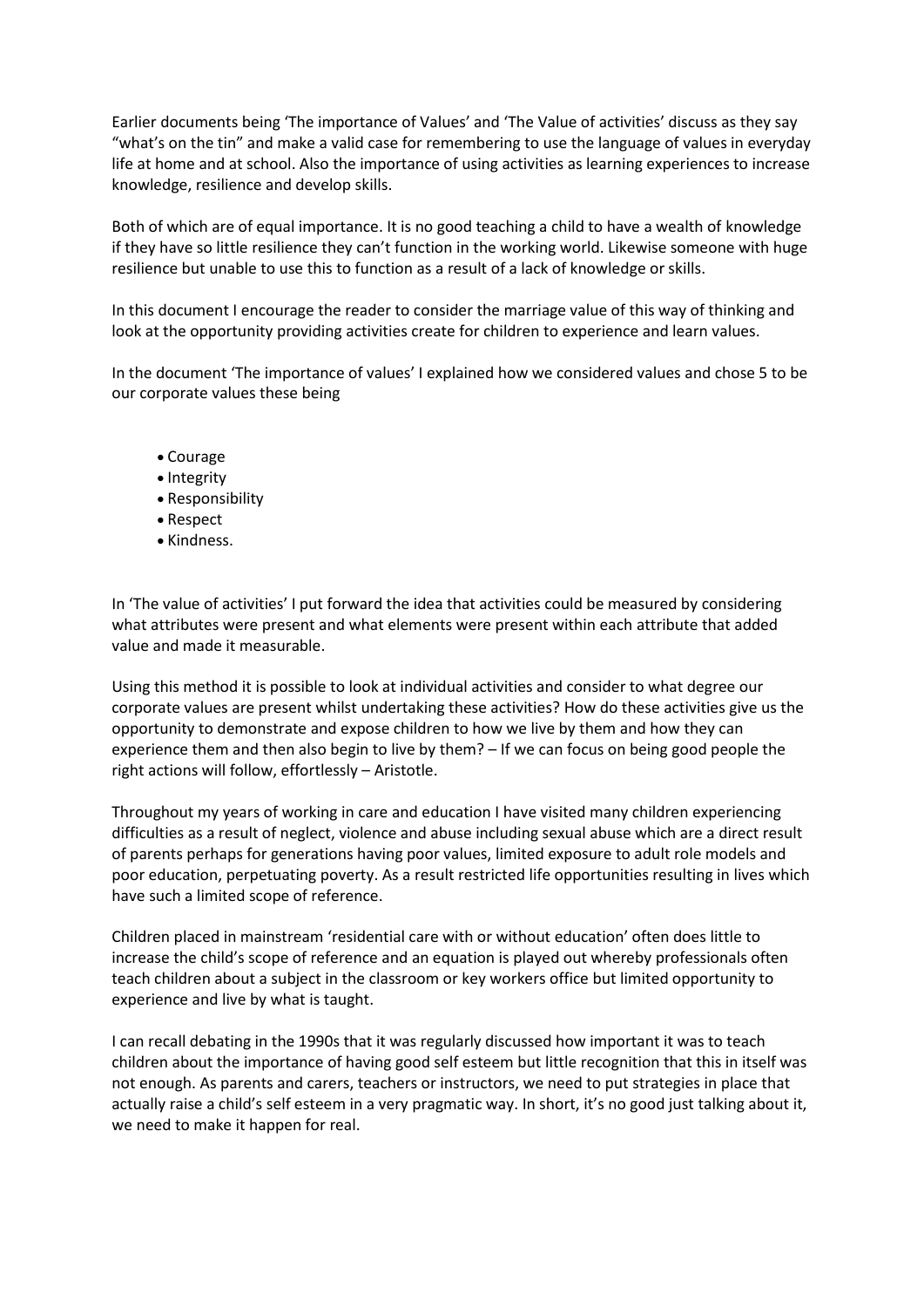In a similar way teaching children the language of values in isolation may increase their cognitive understanding of values. However, unless they can experience these first hand by having this demonstrated by adult role models and put in situations where they experience what it is like to live by them and have them established and embedded as a new normal, we may be hitting the target but missing the point.

"Your character is developed through habituation. If you do a virtuous thing over and over again, eventually it will become part of your character", Aristotle.

Using the same structure I established to measure the value of an activity to a child's development, we can also measure the opportunity an activity gives to demonstrate and encourage a child to develop an understanding of values and experience living with them by exposure to the need and opportunity.

If we again consider our corporate values as an attribute of an activity and think about what elements make up this value for it to become an attribute of an activity. For example, to demonstrate

Courage- this must include the following- Demonstrate resilience, out of their comfort zone, being challenged and it will be clear there will be negative consequences if unsuccessful.

Integrity- trustworthy, honesty, expect reliability, to know right from wrong.

Respect- consideration of others, humility, positive interaction with others, the need to set a positive example.

Responsibility- reliable, make decisions, act independently, ability to meet targets or expectations.

Kindness- show care for others or animals, insightful for others, without expectations, not for immediate reward.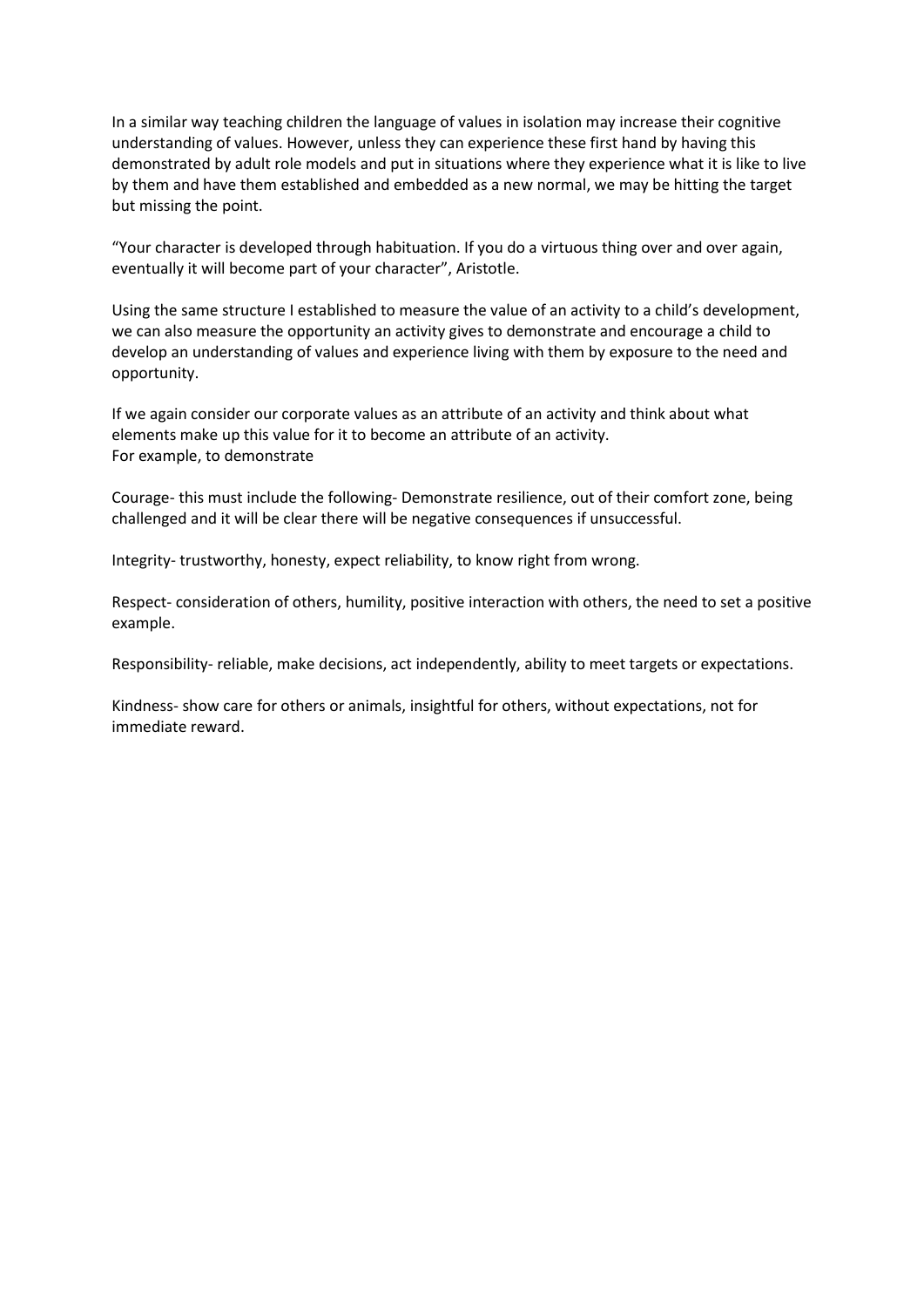The formula above demonstrates a very straight forward thinking process.

1/ Decide on your organisations values.

2/ Consider very carefully what elements must be present to make up/define a value.

3/ Put this thinking in a framework to measure the very extensive activities we undertake against this formula we have determined.



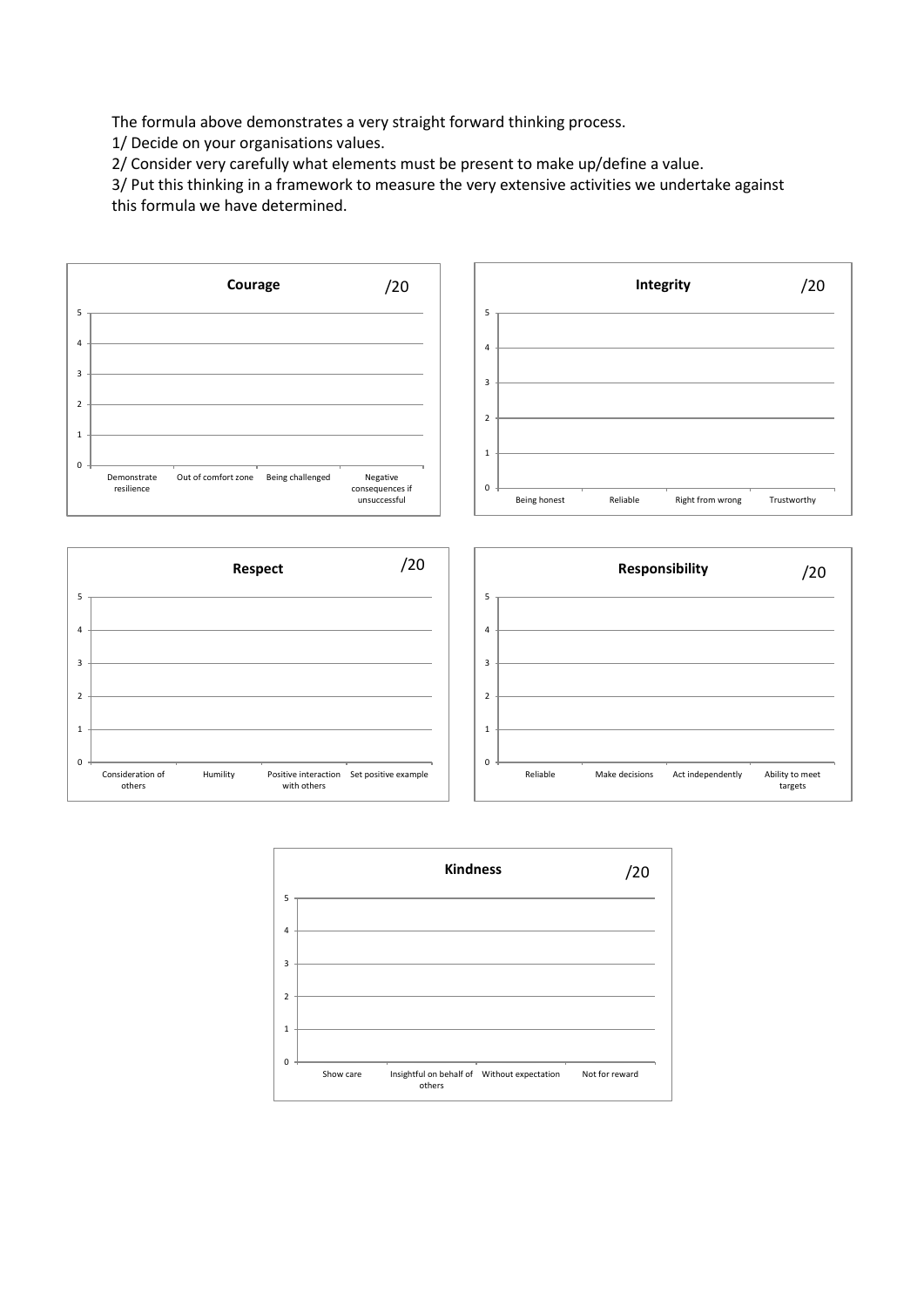By adding the values together you arrive at a total, which to conclude the value of the attributes, fits into a range as follows.

$$
0-4=1
$$
  
\n
$$
5-9=2
$$
  
\n
$$
10-14=3
$$
  
\n
$$
15-19=4
$$
  
\n
$$
20=5
$$

It must be remembered we are not assessing the level of learning a child has experienced as a result of completing an activity but the 'potential' an activity has to expose a child to these learning opportunities. It is the activities that are being assessed as part of understanding the quality of our work and to appreciate what we should value.

In terms of assessing a child's progress with learning and improving their values, our other systems which consider this over time, a worthwhile period of time and not just the time of a particular activity, give greater depth to consider.

The following are an assessment of many of the activities we provide and it is clear from the onset not all are a given to be present. As I started to consider this subject I was genuinely of the view that our activities would all be of similar significance in terms of giving us the opportunity to help children learn values. This is clearly not the case and whilst we can make an argument that for example whilst undertaking a game of football we may have a situation that develops which allows the adult role model leaders to demonstrate kindness, this is not part of the assessment. Good leaders will always demonstrate good values as good leaders do. The point of this exercise is to consider what is on the agenda of the activity to be demonstrated. In the case of football, being kind may not be a stipulated requirement, but good sportsmanship should be.

Therefore I am of the view that we need to be proportionate in our evaluation. We must not get stuck in the thinking that activities are only worthwhile if they give us the opportunity to teach all values. We must recognise that if an activity gives us the opportunity to demonstrate and help a child learn one value that this is hugely significant in itself. The following gives us much to consider.

If we start with the example above 'A structured game of football'. Here we can see the following.

Courage - The game of football does require a high level of resilience however most children have had a game of football with or without structure so it is not out of their comfort zone. Negative consequences are restricted to a slight degree of ridicule if you miss a goal or flunk a pass but that should be the limit. Being challenged is present in a moderate way also.

Integrity - Remembering that this assessment is not about how it may be delivered which is variable depending on who's leading the game but what's on the agenda, therefore being honest isn't relevant, being reliable to your team mates is, knowing right from wrong not really a prerequisite, being trustworthy in the same way that reliable is helpful to live up to team mates expectations.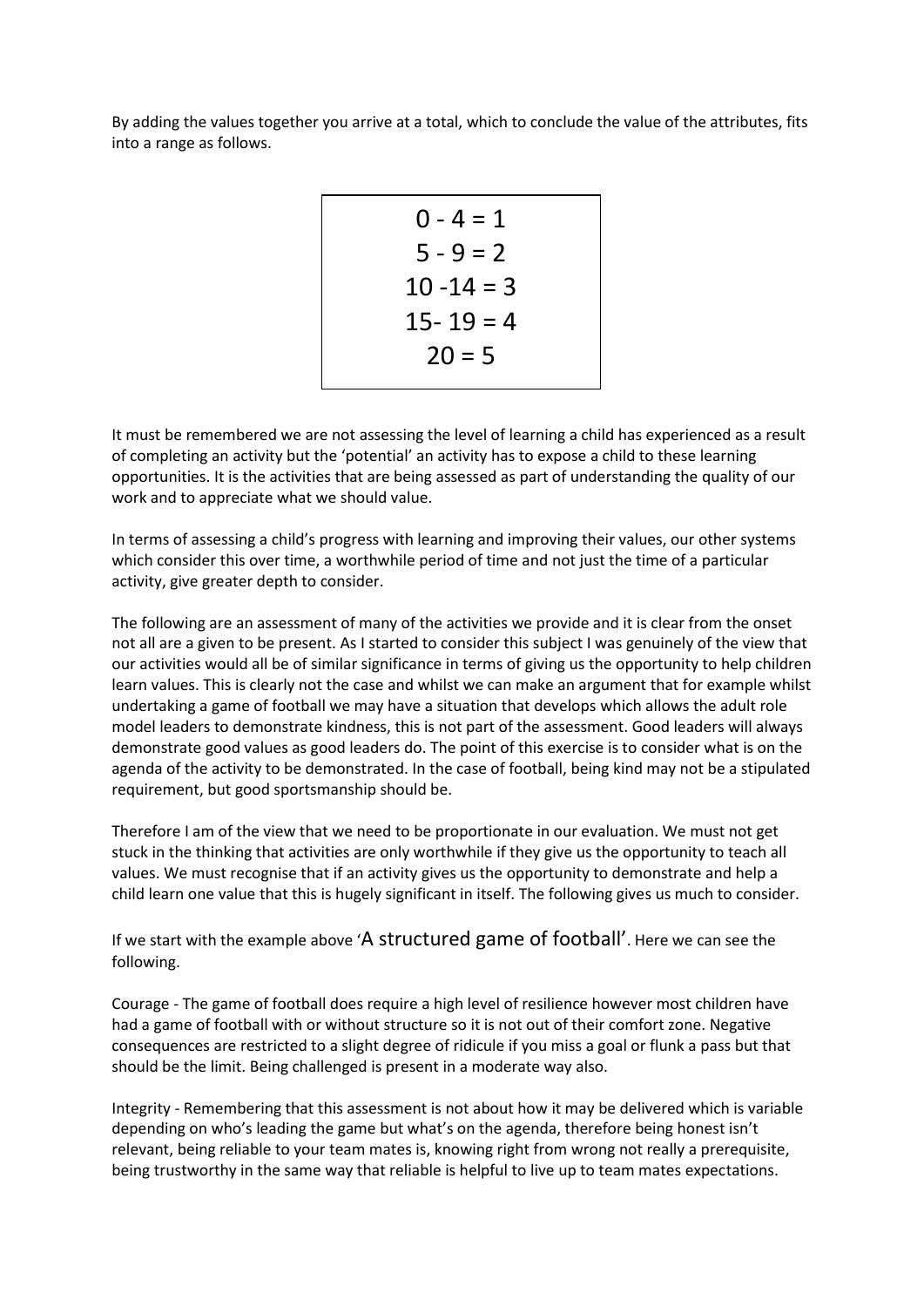Respect - Consideration of others is present but limited to not wanting to let your team mates down and trying to predict their next move. Humility is not a prerequisite. It is hoped there is positive interaction with others but this is dependent on helping your team to win. In a similar way setting a good example may be present but not a requirement.

Responsibility - Is evident as successful team mates will need to be reliable and trustworthy in completing the moves, kicks and passes but restricted to this level. The need to act independently is limited to small decisions on the football pitch and ability to meet targets is at a micro level such as getting the ball, passing or scoring.

Kindness - May be presented by individuals at anytime due to good leadership and opportunity but it's not on the agenda. What's on the agenda is to play well and win.



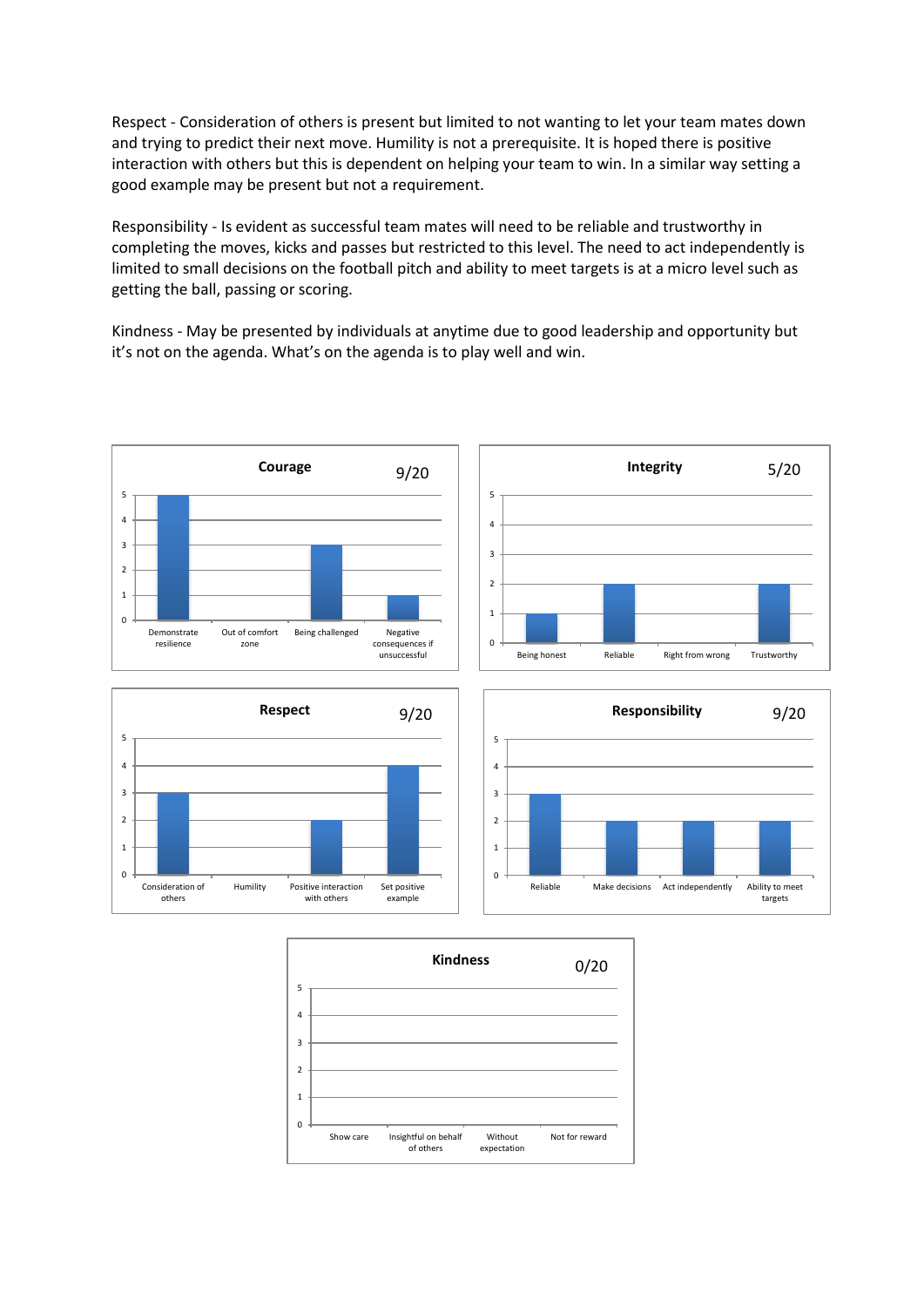

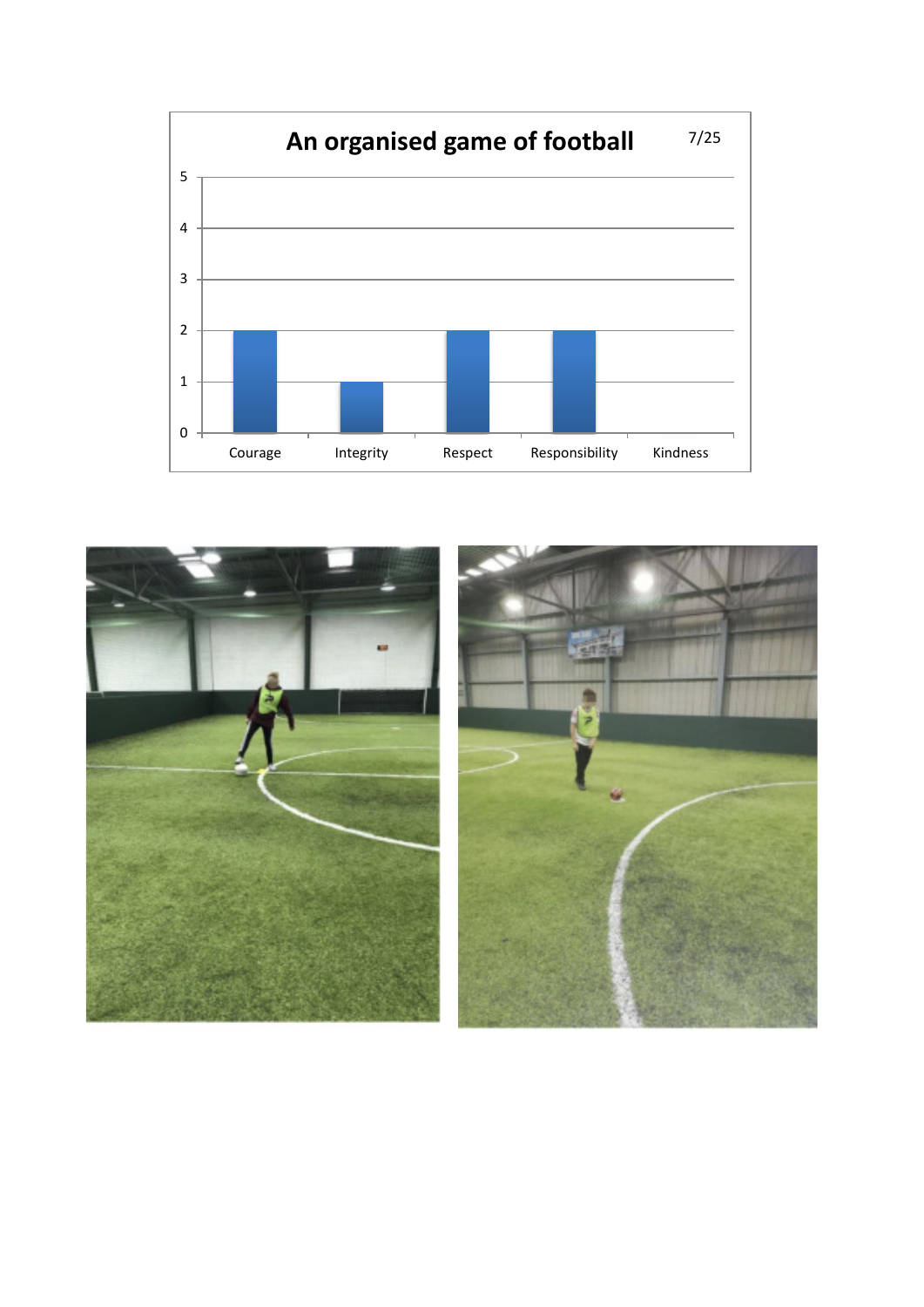## **School Sports Day**

This is the day the whole school comes together for a most worthwhile experience during the summer term and is full of positive interactions. It is our own mini Olympics and one where a variety of different sports are played out over the course of the day with a home cooked picnic lunch in the middle.

The fact that athletic sport is the focus means there is a degree of resilience required. We are taking children out of their comfort zone by being all together at the same time, something that only happens a few times a year. They are being challenged with this experience which means courage is relevant.

There are elements of needing to be honest and reliable and trustworthy to team mates in team sports so integrity is evident but not in a big way.

Respect is clearly evident as there is a lot of positive encouragement and humility promoting good sportsmanship and how to lose with dignity. As said, positive interactions with others and setting a good example. Responsibility and Kindness less so.

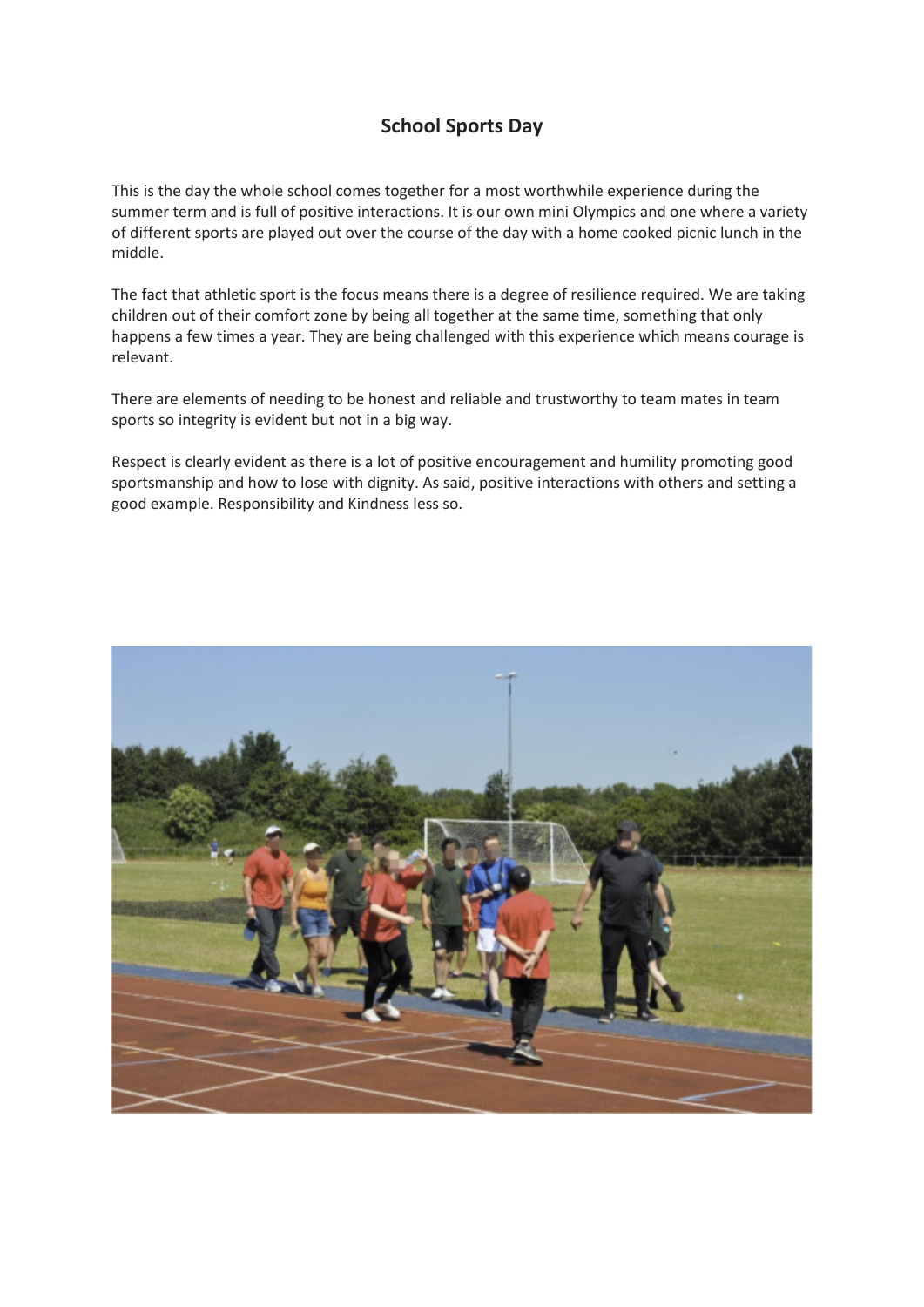







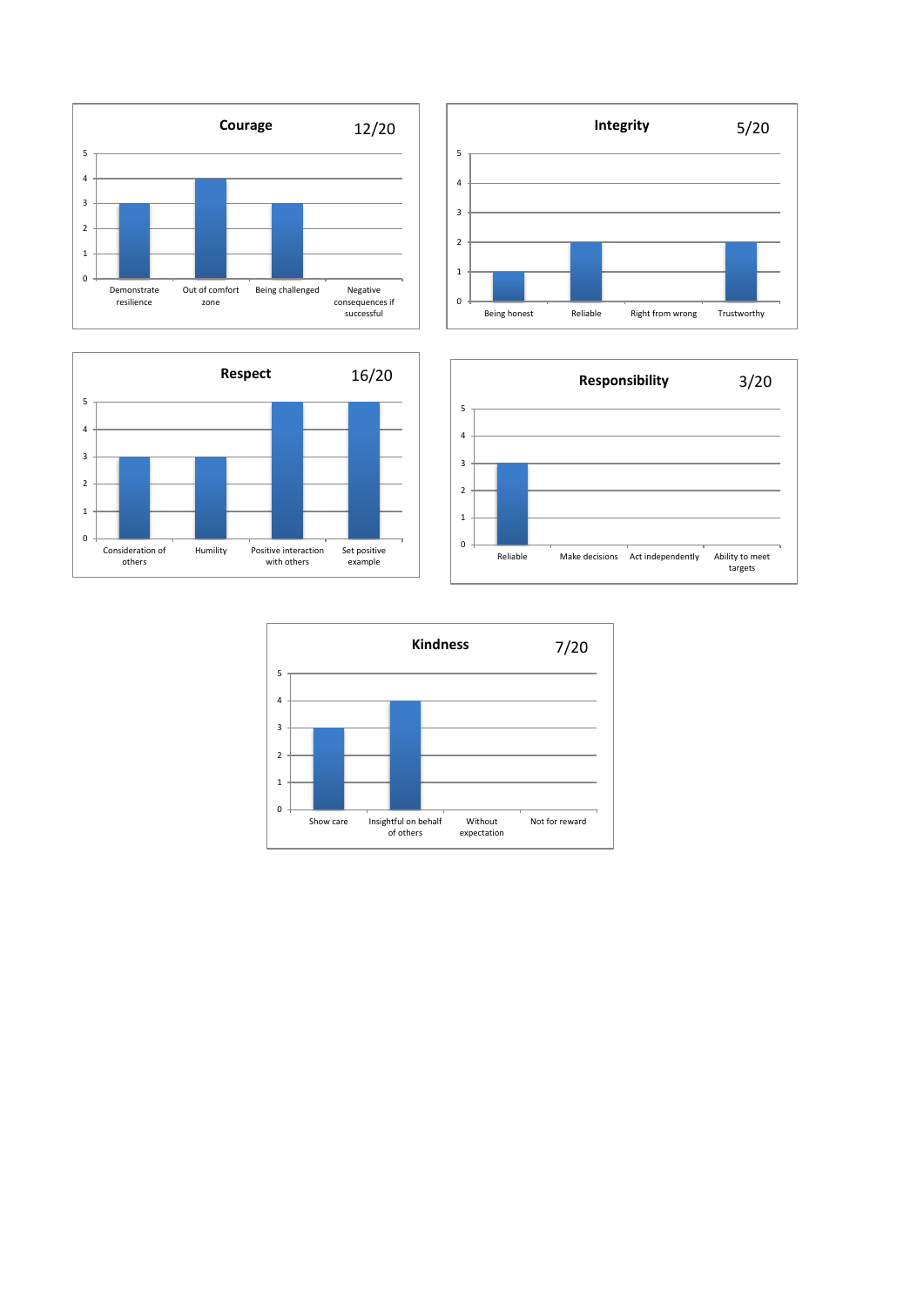## **'Fishing'**

Whilst it may be thought that fishing is a wonderful opportunity to demonstrate good values, respect for the countryside and all that goes with it. When you measure it against our frame work it simply doesn't register in the way I had expected. It is still a high value activity for all the reasons I have set out earlier and one I would promote as its ability to calm children is amazing. It is about encouraging virtues such as patience and consideration for the environment, but it's not a great example of teaching our corporate values.



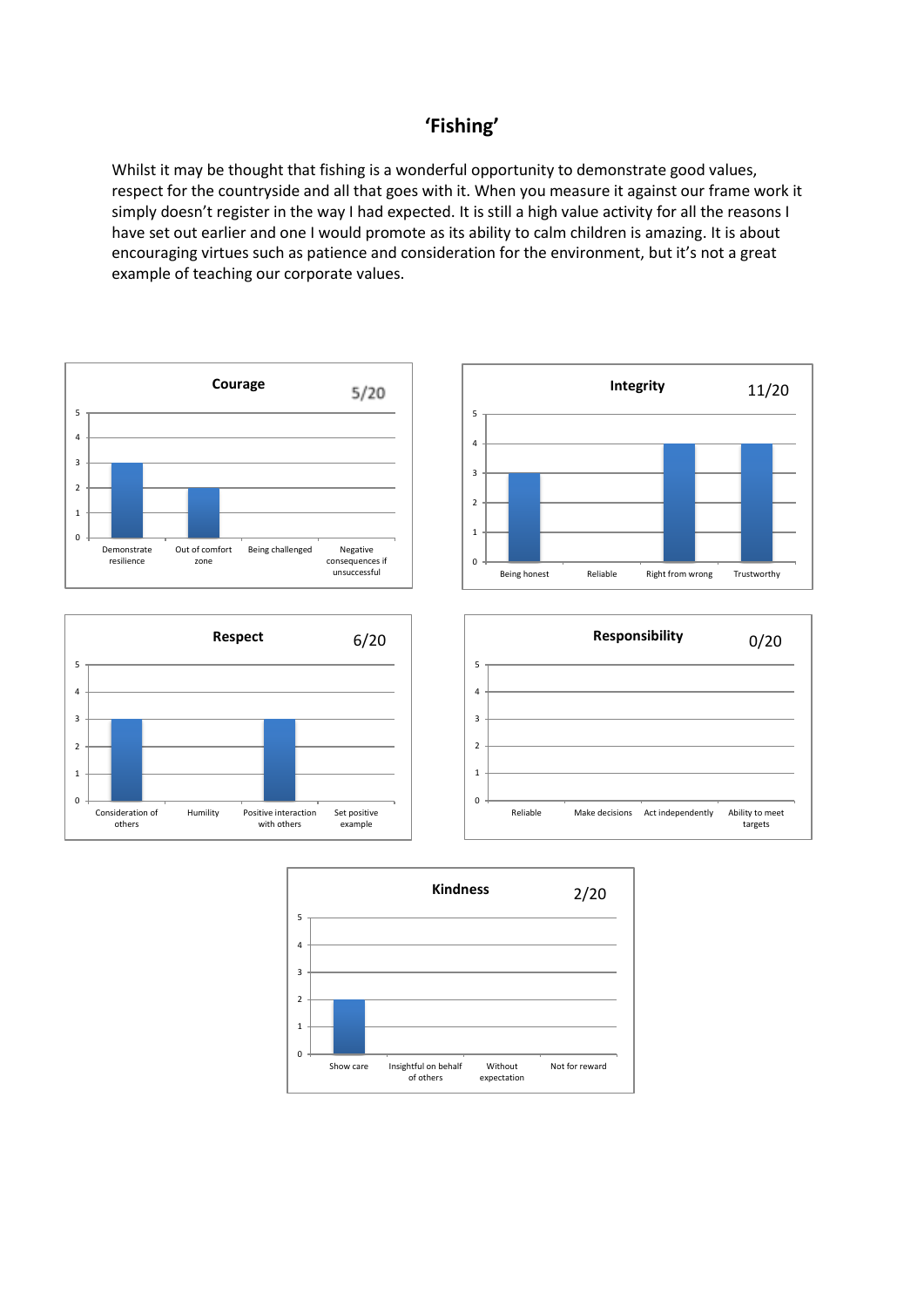

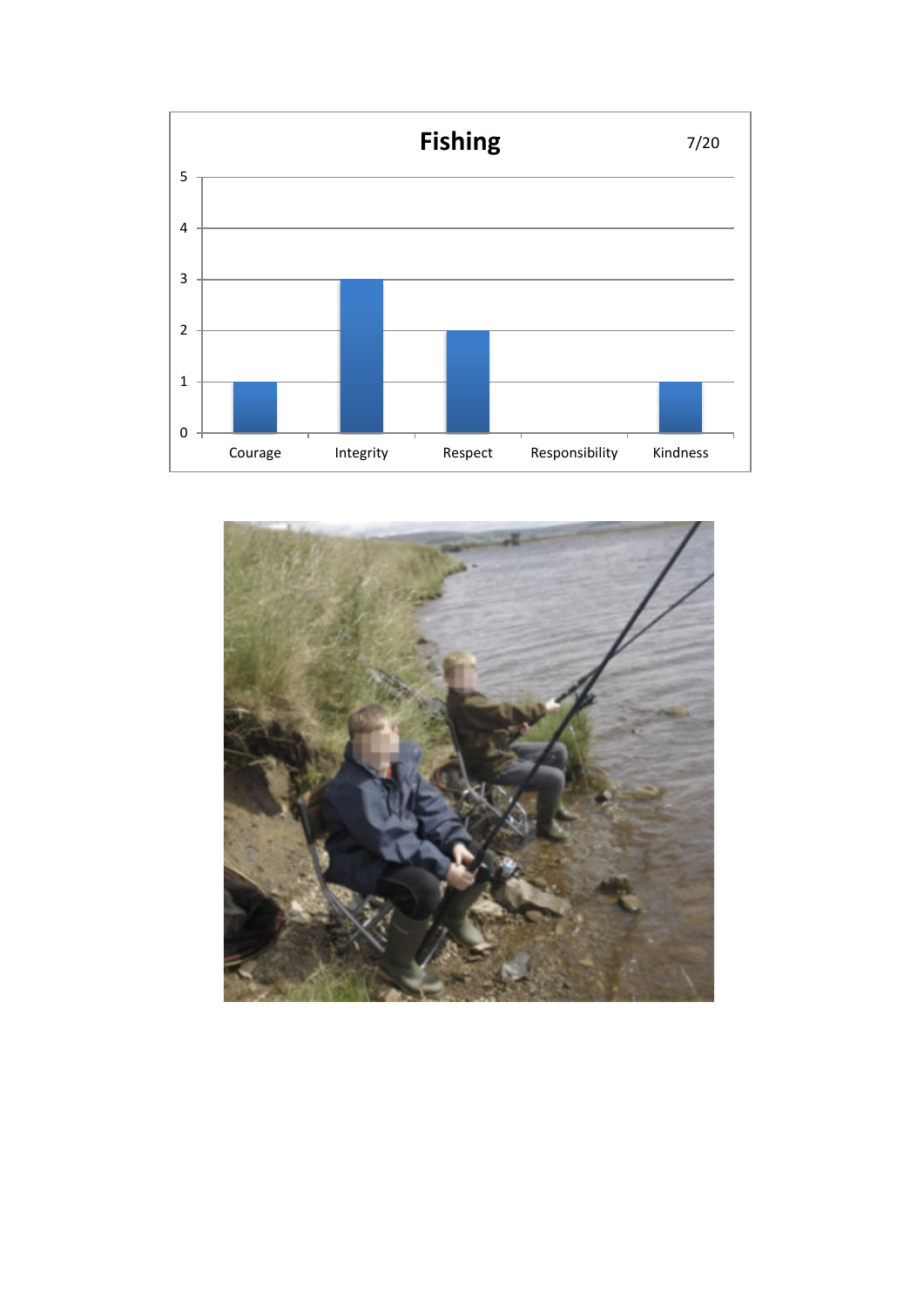# **Visiting London to see The Household Cavalry Barracks and the Nelson Mandela Exhibition.**

These visits are highly valued and bring much in terms of inspiring children to want to but in to their education. In terms of promoting and teaching about our corporate values,

Courage is relevant as it is at best a long hard day requiring good resilience. It is very much out of their comfort zone. Whilst there could be negative consequences if they missed the train or got lost these are minimised but still very evident as we make our way through London. Both these trips where definitely challenging in terms of its overall experience being asked questions and needing to demonstrate knowledge.

The opportunity to go in the first place is only on the back of meeting a suitability risk assessment and therefore relevant to Integrity.

Undertaking an experience like this as part of a group is only successful if there is plenty of consideration for others. Looking at the life of world leader like a Nelson Mandela is humbling requiring humility. With plenty of positive interactions with others. The visit to the Household Cavalry was a unique experience or a selected couple who both found they were setting an example to others.

In a similar way Responsibility features as the need to be reliable, make decisions and act independently whilst within a group were experienced throughout the day and getting to the right place at the right time is about meeting targets.

Kindness is also relevant but again less so.

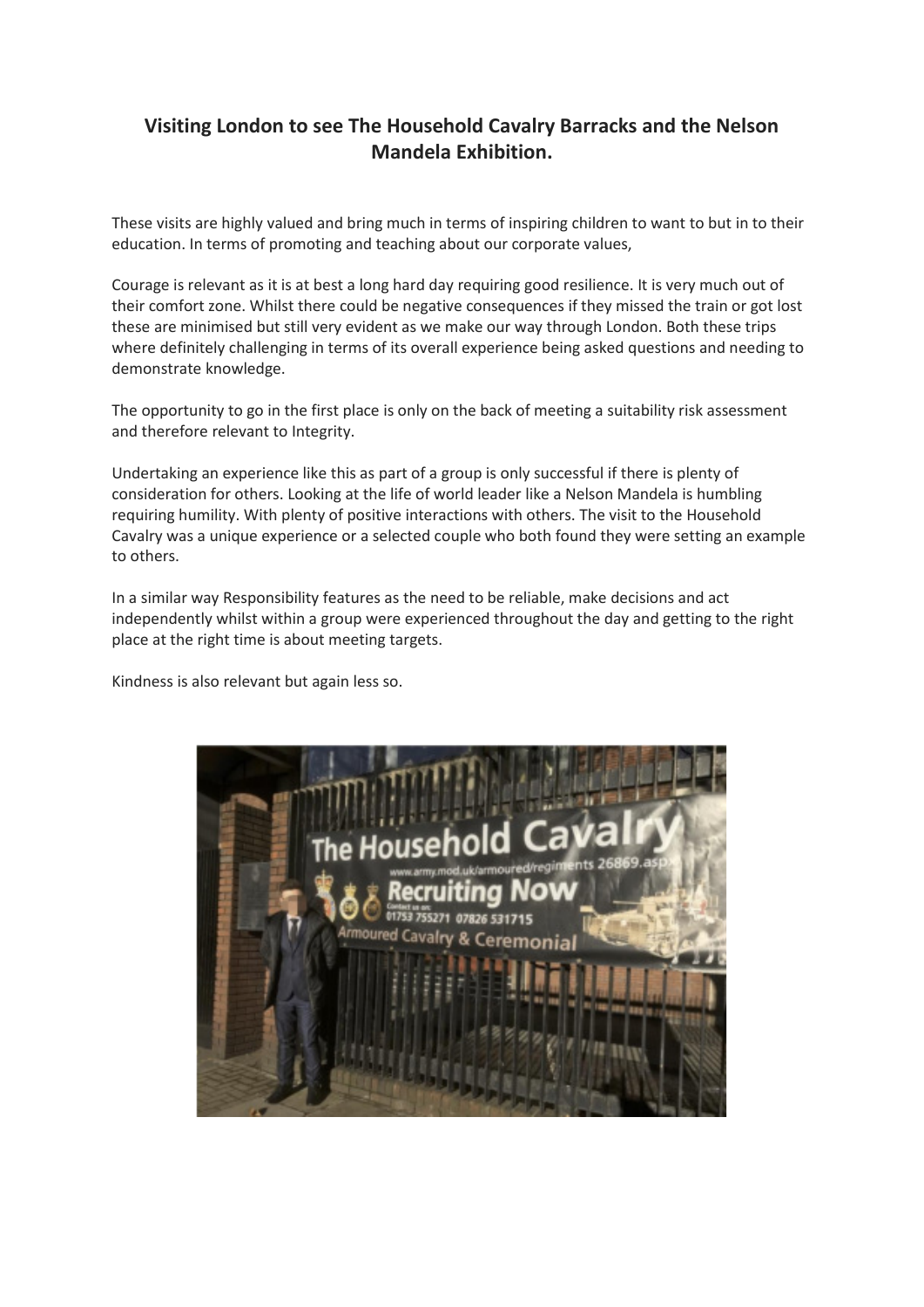







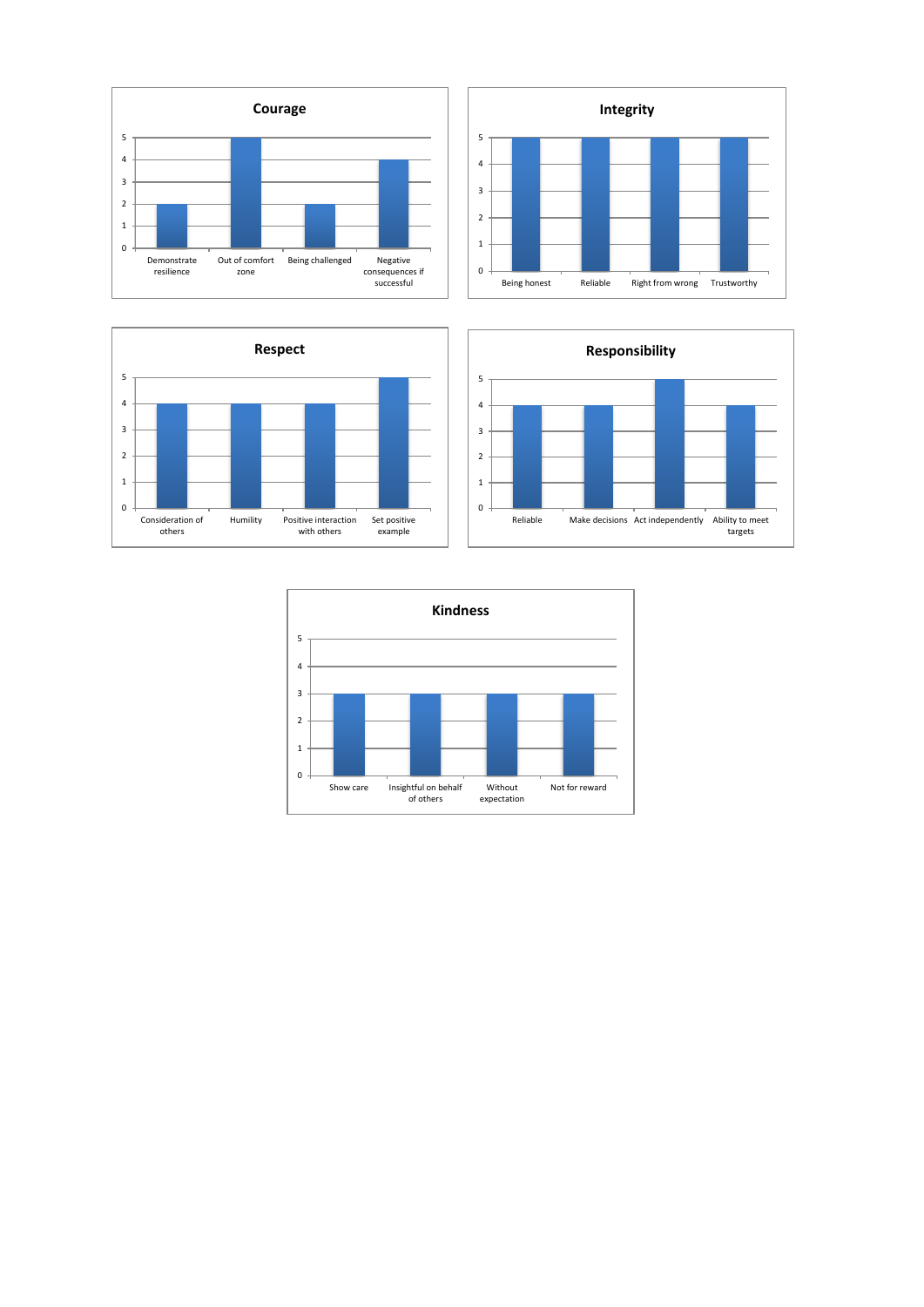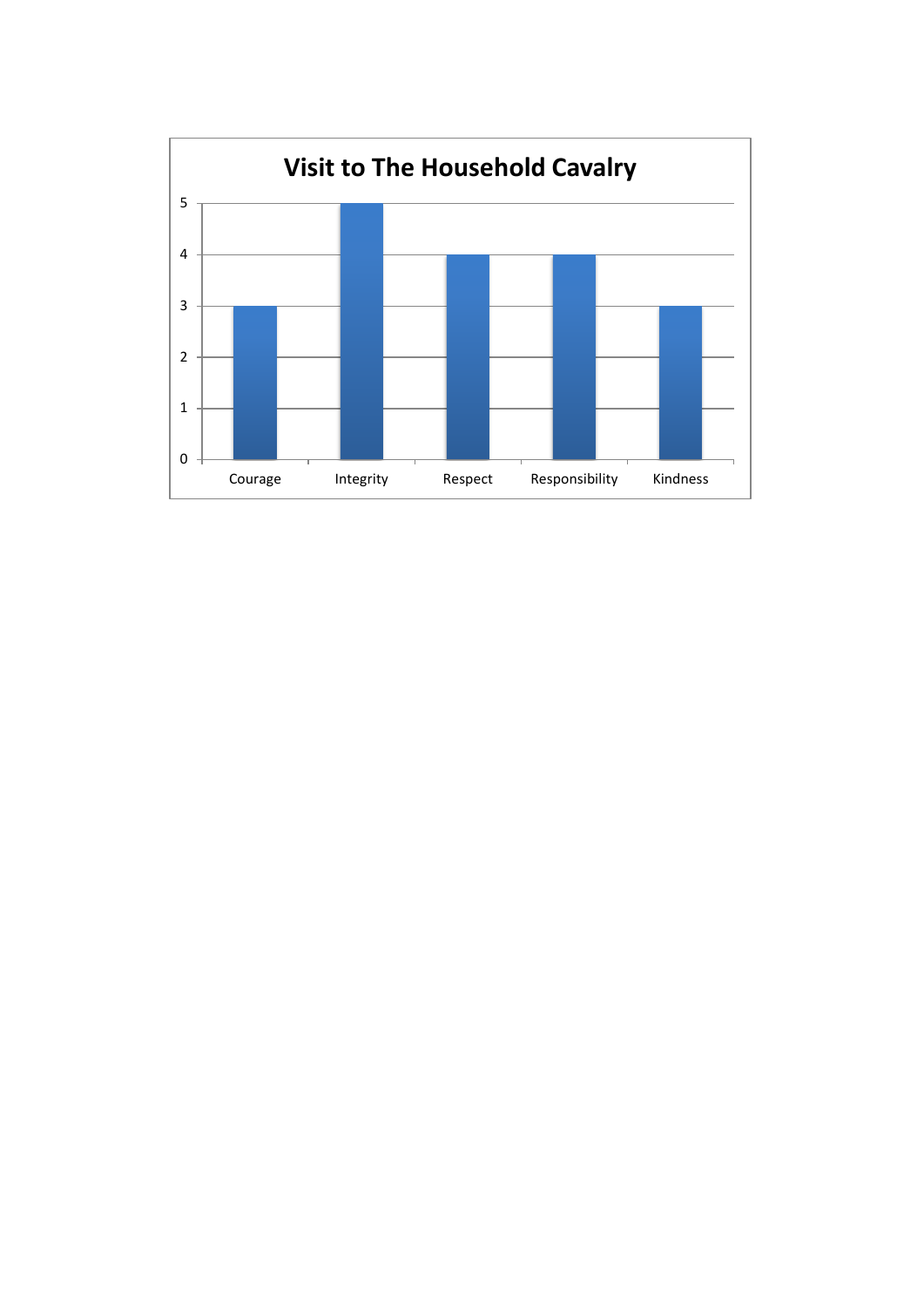







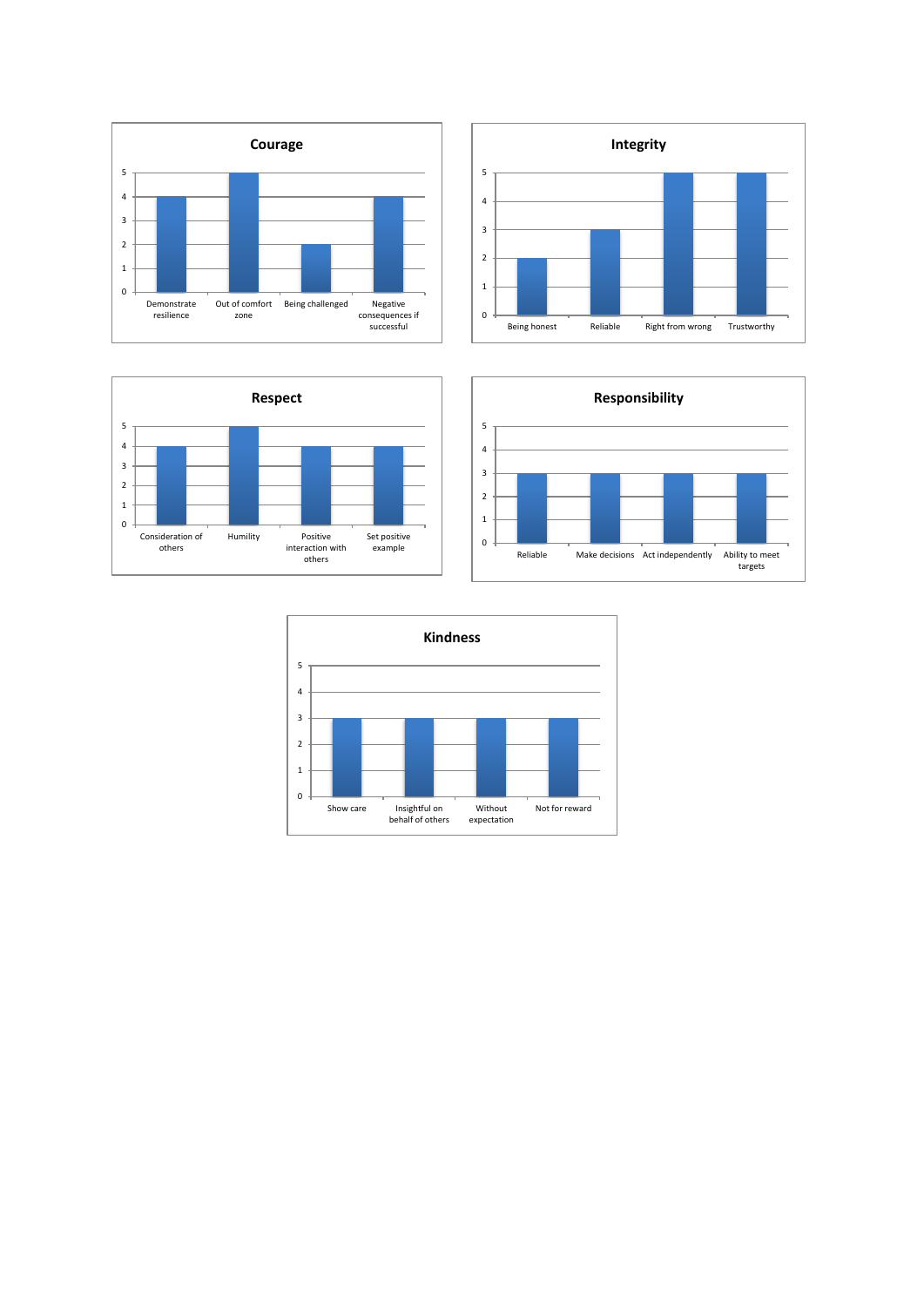

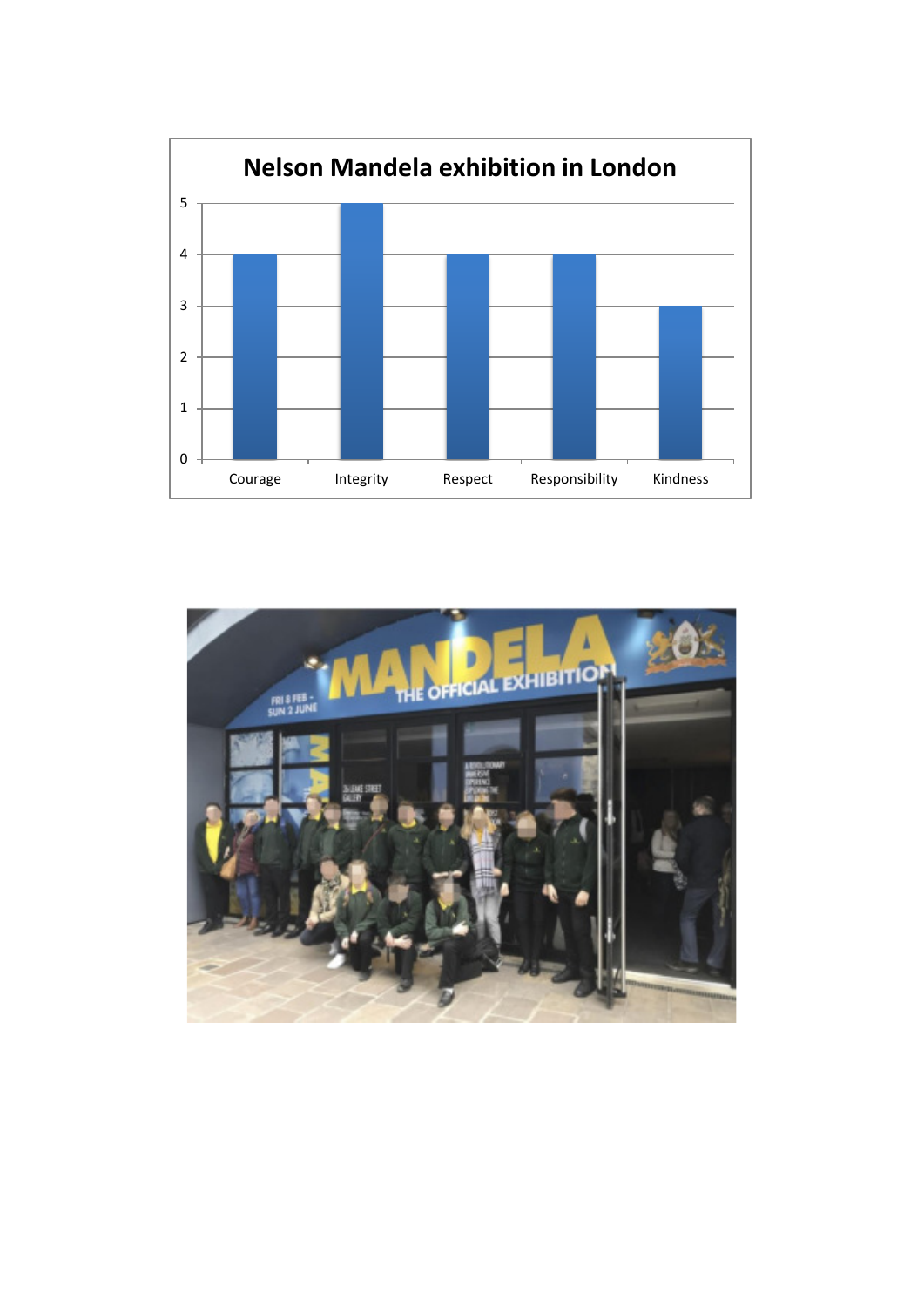## **Driving a tractor independently.'**

This activity is not open to every student as they must meet the criteria for our suitability risk assessment prior to learning to drive. For those that are involved it can be extremely rewarding and a significant boost to confidence. This will have followed being successful with small machinery including lawn mowers and the most popular golf buggy which demonstrates the importance of incremental learning.

In terms of being assessed against our Values assessment criteria.

Courage - tractors are not for the faint hearted. Undertaking tasks with machinery involves being bounced around and sometimes for long periods of time. Therefore a reasonably high level of resilience is required. At the time of writing one of our top students who at the age of just nearly 16



years old is in his second year of rolling and harrowing, the spring work required to maintain pasture land. Grass land that is to be grazed by live-stock. He is one of the only students in the country to be given the responsibility of taking a machine worth many thousands of pounds and the power of a 120 horses in the field independently with a 2 way radio to keep in contact with an instructor. The surprise was when he phoned in to ask for the day off because he was tired. Had I had the opportunity to do as he has at that age, wild horses wouldn't have kept me away. We still need to work on resilience.

It is definitely a task that takes students out of their comfort zone. It is going to challenge them beyond anything they have experienced at this point in their development and let's be clear, there could be significant and serious consequences if they fail to remember what they have been trained to do. Crashing any vehicle is serious, hitting gates going from field to field could be expensive, avoiding livestock a definite requirement and health and safety paramount importance from start to finish. Therefore there is a high degree of courage.

Only after a child has developed a high level of trust and met the criteria for learning to drive a tractor are they allowed to do so. Only if that is successful are they allowed to build up a skill base and then having met the criteria and standard are they allowed to drive independently. None of the above would happen without an understanding that they are going to be honest. They are going to discuss what they have learned and say what they didn't understand and be honest about their ability and confidence to do the task in hand. They must also be reliable and have demonstrated this over time. Whilst there may not be decisions to make which rely on the ability to know right from wrong, stopping for animals to get out of the way and looking out for other wildlife is a factor that requires the driver to think of others and be trustworthy. Therefore integrity is definitely on the agenda.

During the course of this task they have to have continued to demonstrate reliability and make decisions. To stop, go on, get help on the radio, seek advice over the radio, act independently and get the job done. So the ability to meet targets is the ultimate test of competence. We are not going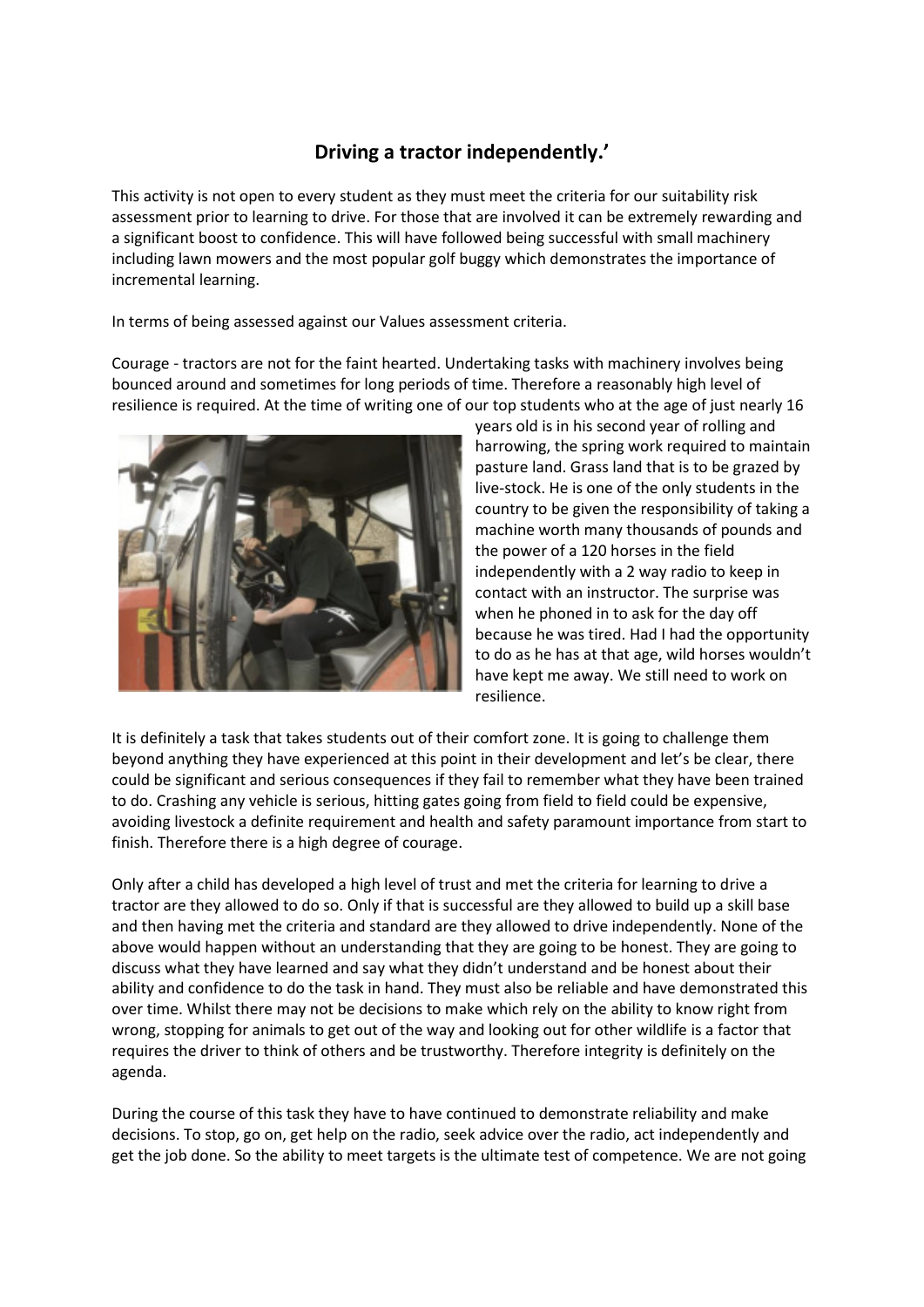to burn fuel driving about the countryside unless it's doing the task required. So responsibility is high on the agenda.

This activity which has huge significance to those that undertake it and those that need the task completed is a good example of one that doesn't demonstrate all values but is important for the ones it does as respect is low and kindness is not on the agenda, it is an activity very high in courage, integrity and responsibility.









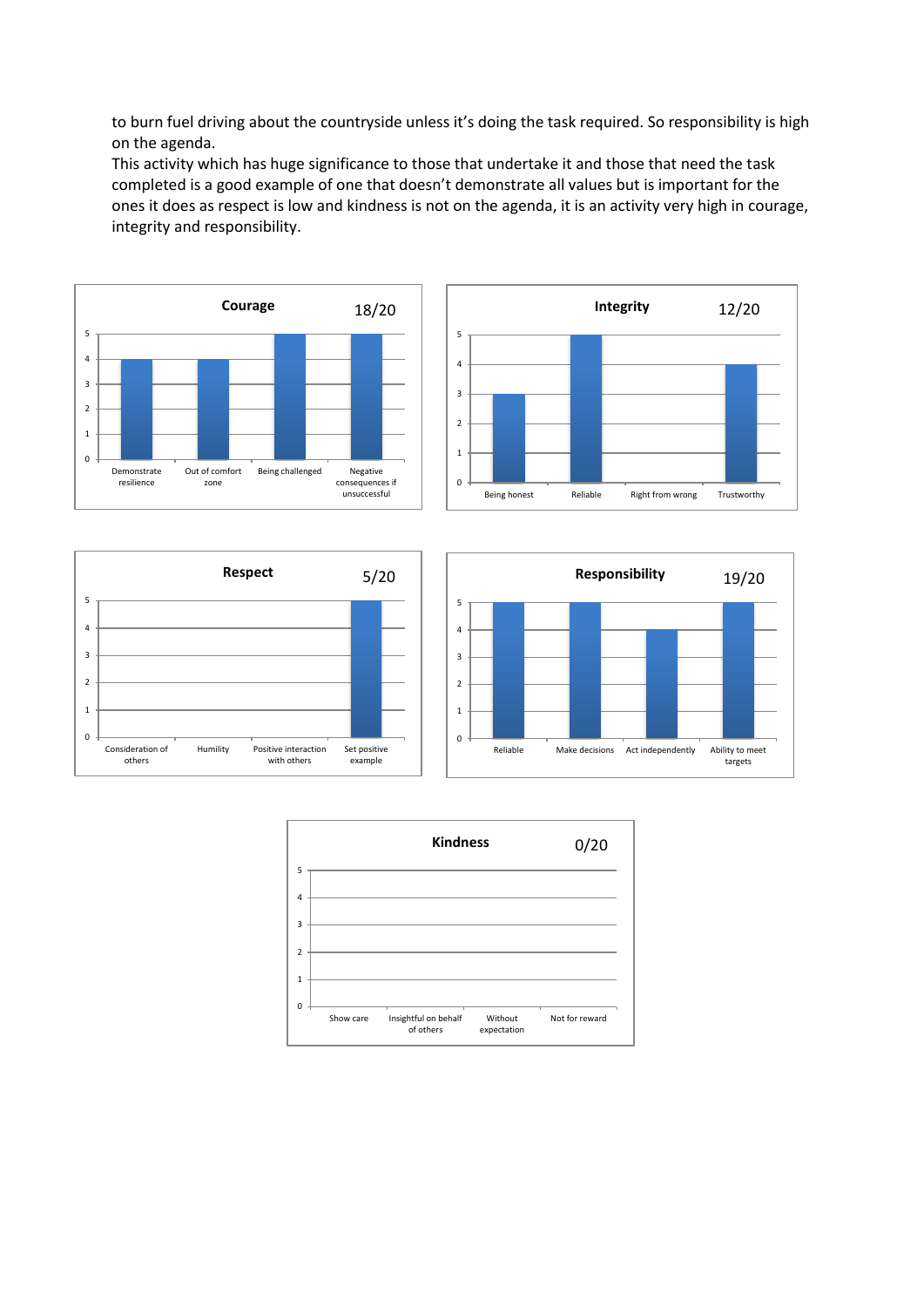

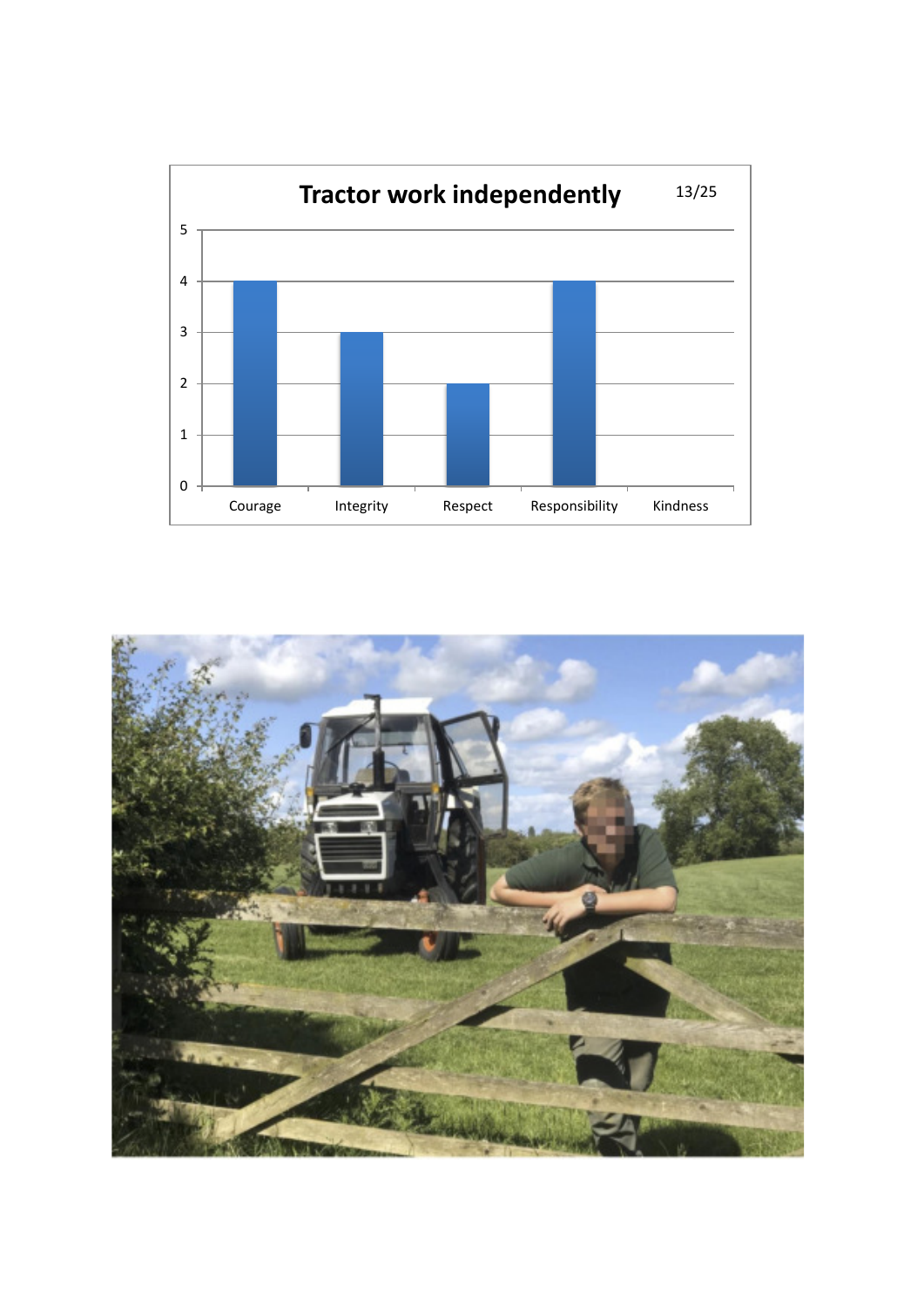## **Working on the Farms and Gardens.**

This activity is a key part of the Pear Tree School curriculum and takes the form of Rural Science. It is also an activity undertaken on weekends and holidays outside of school time as animals can't be neglected and plants often need watering.

Most of the children that are referred to our service are from urban backgrounds and being on a farm at their stage of experience and development definitely requires a degree of resilience. Noises and apparently 'smells' are very different. It is definitely out of their comfort zone and they are going to be challenged in a variety of ways that they won't have experienced in any setting.

The basic essence of working on a farm particularly with animals is that of nurturing. Ensuring correct feeding, clean water, and warmth in the form of bedding and shelter ( basic requirements for all of us ) are the end result of most activities. Whether it is moving bales of hey, or helping to make hay in the fields, the end result is that this is going to be fed to animals. We spend much of the summer working to ensure we have the produce available to keep animals happy and healthy over the winter. Therefore failure to to so has serious negative consequences, directly on the day if failed to provide an animal with its correct food or clean water, or indirectly if we don't make sufficient produce.

Likewise, plants also require nurturing in the form of correct watering and sufficient sunlight if they are to grow successfully. Failure to get it right could result in many hours of work lost as the plant isn't going to complain or object, it just dies.

Therefore, the criteria for courage is very much met.

Being honest about whether you have done as required and requested above is very much an important point and one with immediate consequences to animals and plants if you haven't.

Being reliable when moving about the farm. Closing gates to keep animals safe in the correct fields. Weeding to protect the plants you are nurturing and to ensure animals are looked after and plants are watered is a prerequisite. Knowing that failure to do so is going to have negative consequences is part of the day and at the forefront of people's mind. Being trustworthy to ensure this is done is a key part.

Therefore Integrity is an important value that is on the agenda.

Consideration of others, plants, animals or work colleagues is very important. Humility less so but still required to have positive interactions with others and set positive examples. One of our most able students who had done it all including driving machinery independently was stopped from attending as his arrogance was plentiful and no sign of humility resulting in concerns about his ability to remain safe as he had no consideration for others as his skills increased.

So 'Respect' for nature, plants, animals and work colleagues is a prerequisite.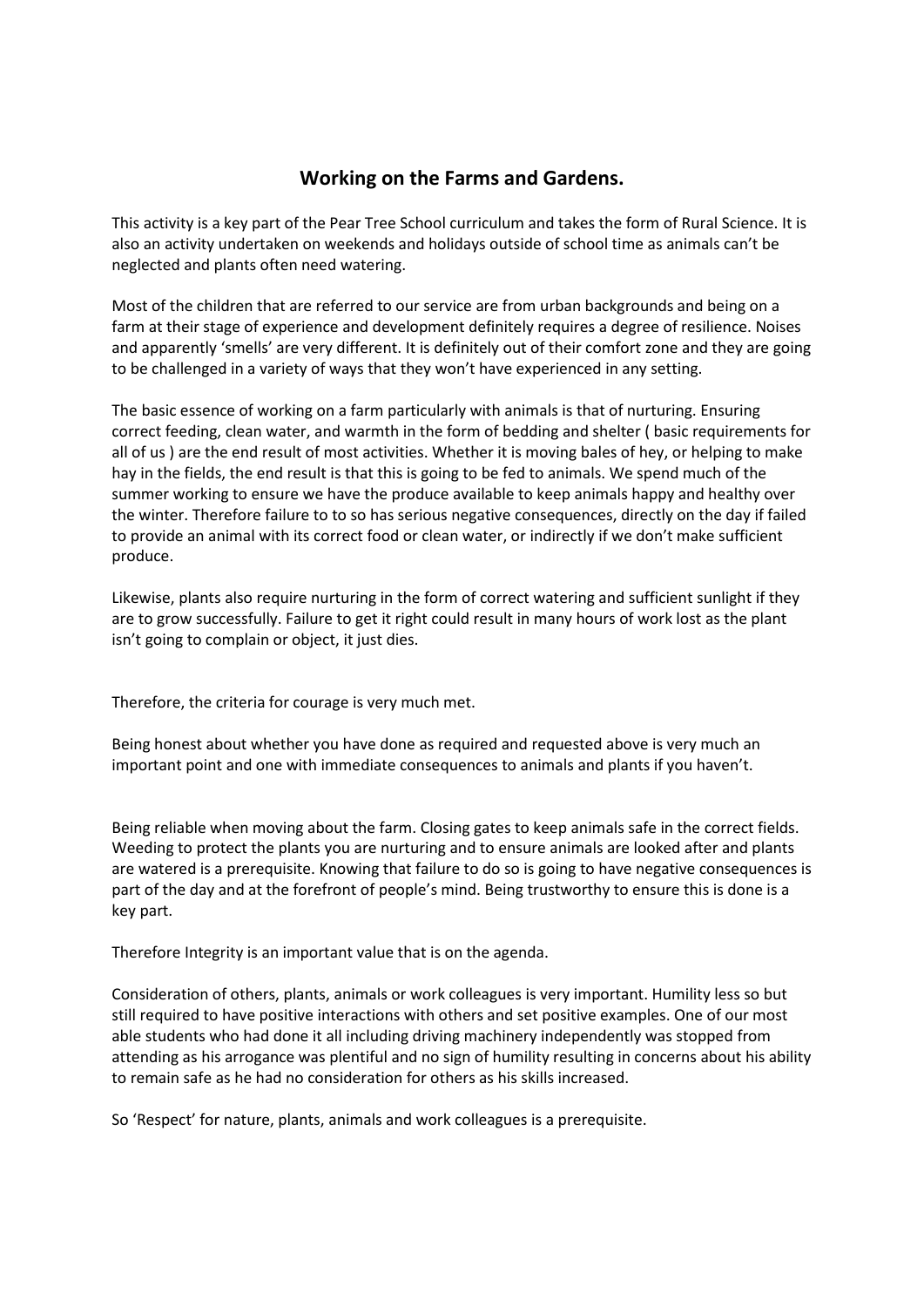As said, being reliable is hugely important. The more able to contribute and trustworthy, the more opportunity to make decisions and act independently with the safe environment of the farm where help, support and supervision are just around the corner if it goes wrong.

The ability to meet targets, water the plants, feed the pigs, dogs, lambs etc is a real target that must be done. Therefore responsibility is a value that is very much on the agenda.

Nurturing, requires that you show care for others, plants or animals. It requires you to be insightful. To know when the dog needs feeding and the plants look dry due to the hot weather. It requires you to get on without expectation in return or for reward.

Only after a sustained and competent contribution developed over time may a student be offered an incentive allowance (pay book) to reward and motivate and only for weekends and holiday time, never for school time. This also then gives us the opportunity to help that student learn to keep financial records and budget their own money.



Kindness is definitely on the agenda.







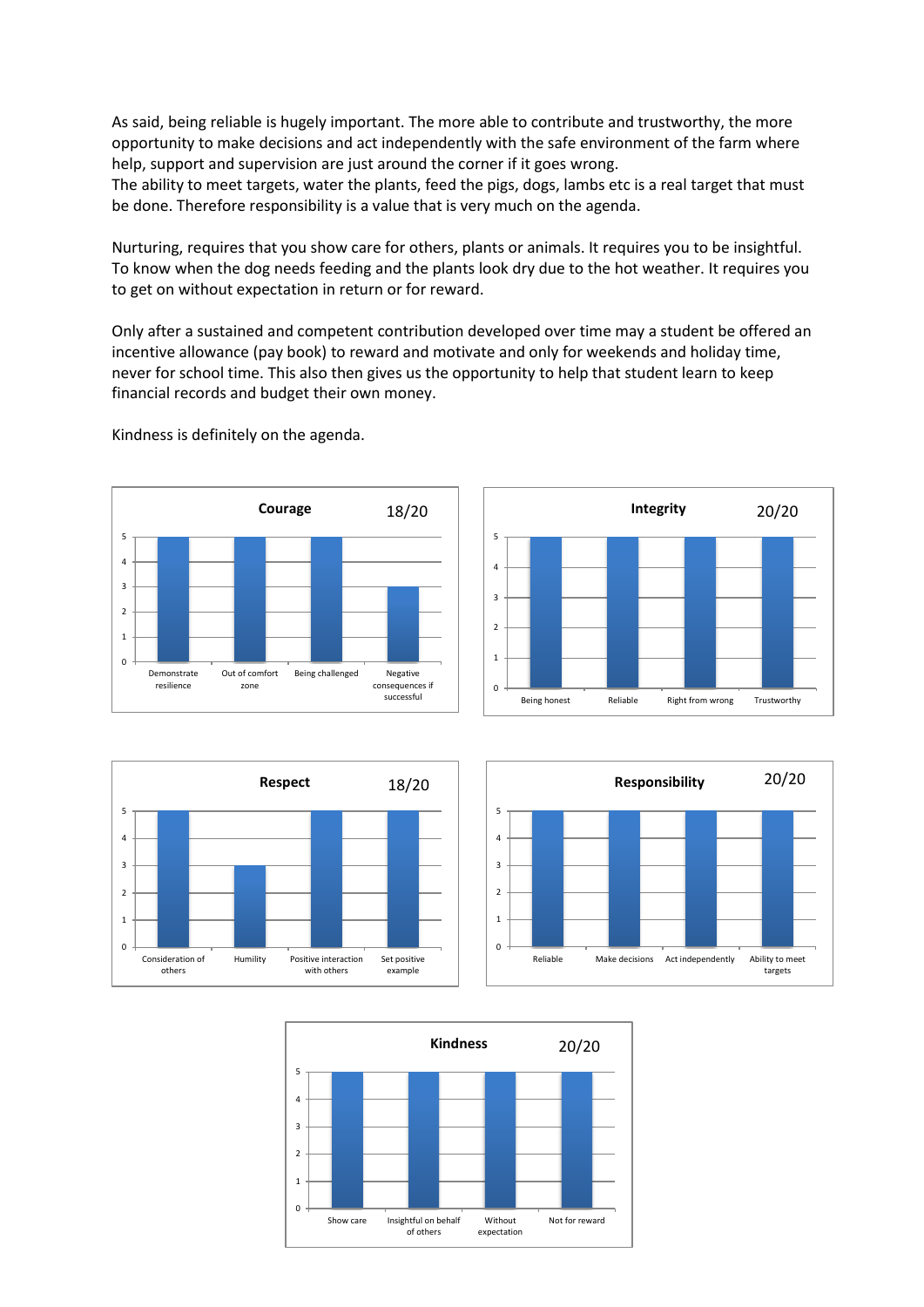

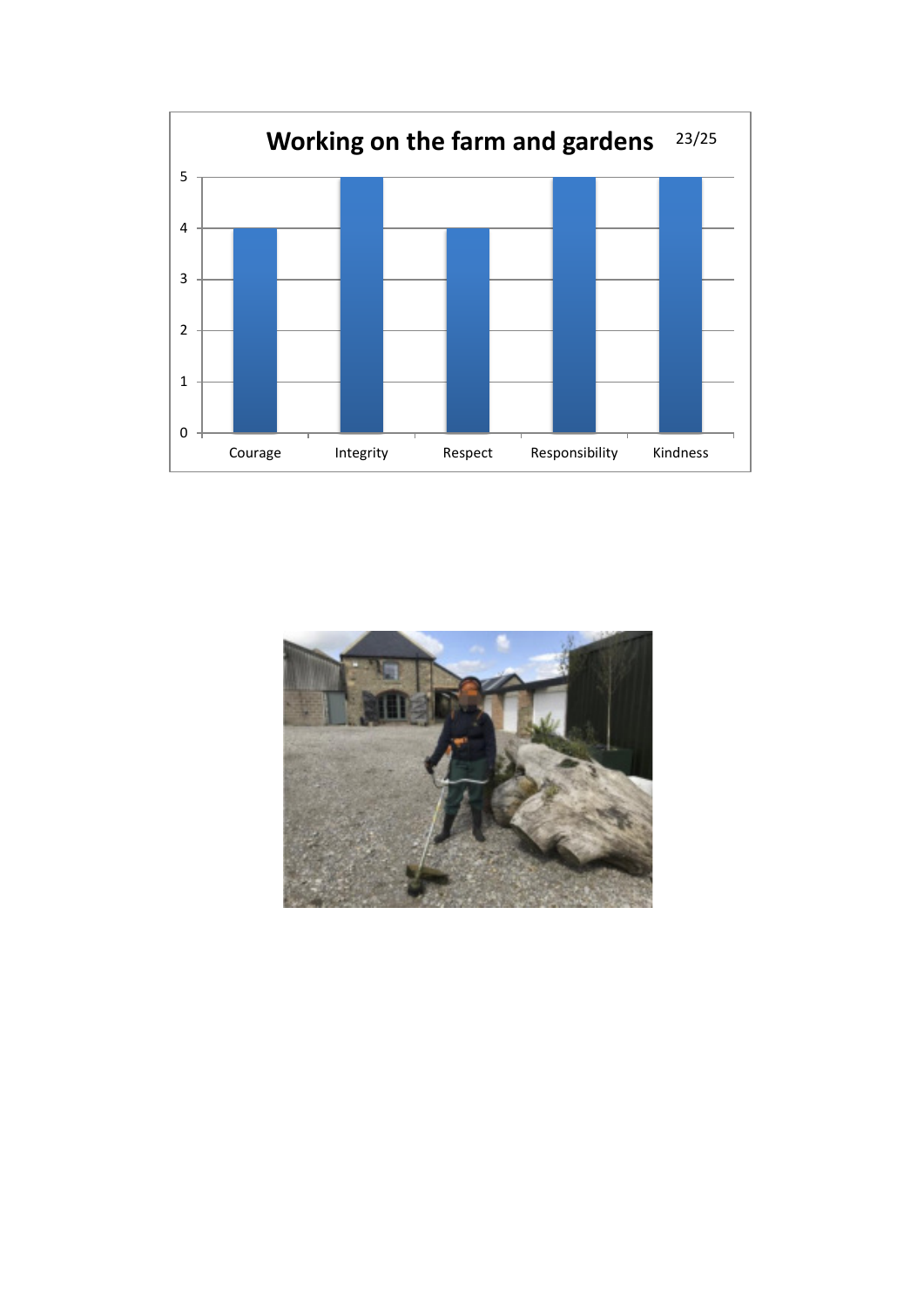## **Horse riding and working on the yard.**



Much of what has been said above in respect of farm work also applies to working on the yard. Feeding dogs and horses is very much what it's all about, along with mucking out which is part of bedding and shelter. Washing horses and seeing to their physical and veterinary needs whether routine or as a result of injury is part of everyday life.

In terms of horse riding, if you've never done this before, just getting on and off is a major effort and achievement. When skill set improves and with greater confidence you will be bounced around and be banged up

and down even on a good day. They will definitely be taken out of their comfort zone and be challenged in many ways. Let's be clear in terms of negative consequences if unsuccessful, falling off is never fun and can be painful if not dangerous. Therefore courage is most definitely on the agenda.

Integrity is hugely important for all of the reasons mentioned above for working on the farm.

Respect is more significant due to humility and is required working with horses as unlike plants, sheep and even dogs they don't accept your mistakes, body gestures and attitudes are highly relevant to achieving the right outcome safely.



Responsibility is relevant again for all the reasons mentioned above as is kindness.

These are key elements and part of the daily agenda. These two activities sampled demonstrate so much in terms of why they are important to the day to day life of our organisation, whether it be school time or holidays. It demonstrates why there is a definite correlation between undertaking these activities and not undertaking them and duration of placement and standard of outcome. It quite simply gives us the opportunity to bombard our students with ways they can learn values and experience them in real life. Have them demonstrated by competent role models and live with them over a sustained period of time in a way which allows them to become embedded as a new normal.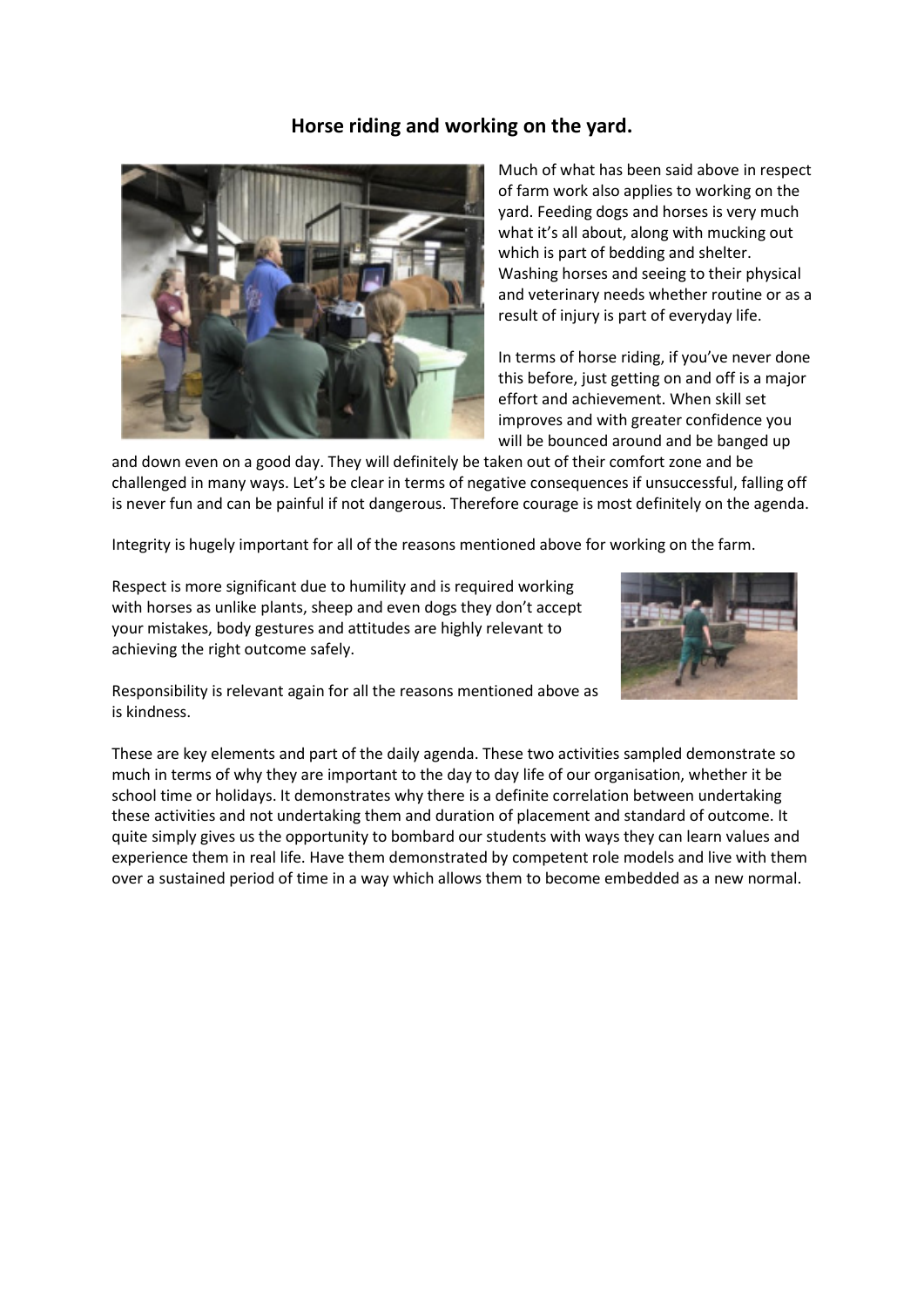



Out of comfort zone

Being challenged

**Courage** 20/20

consequences if successful

Demonstrate resilience



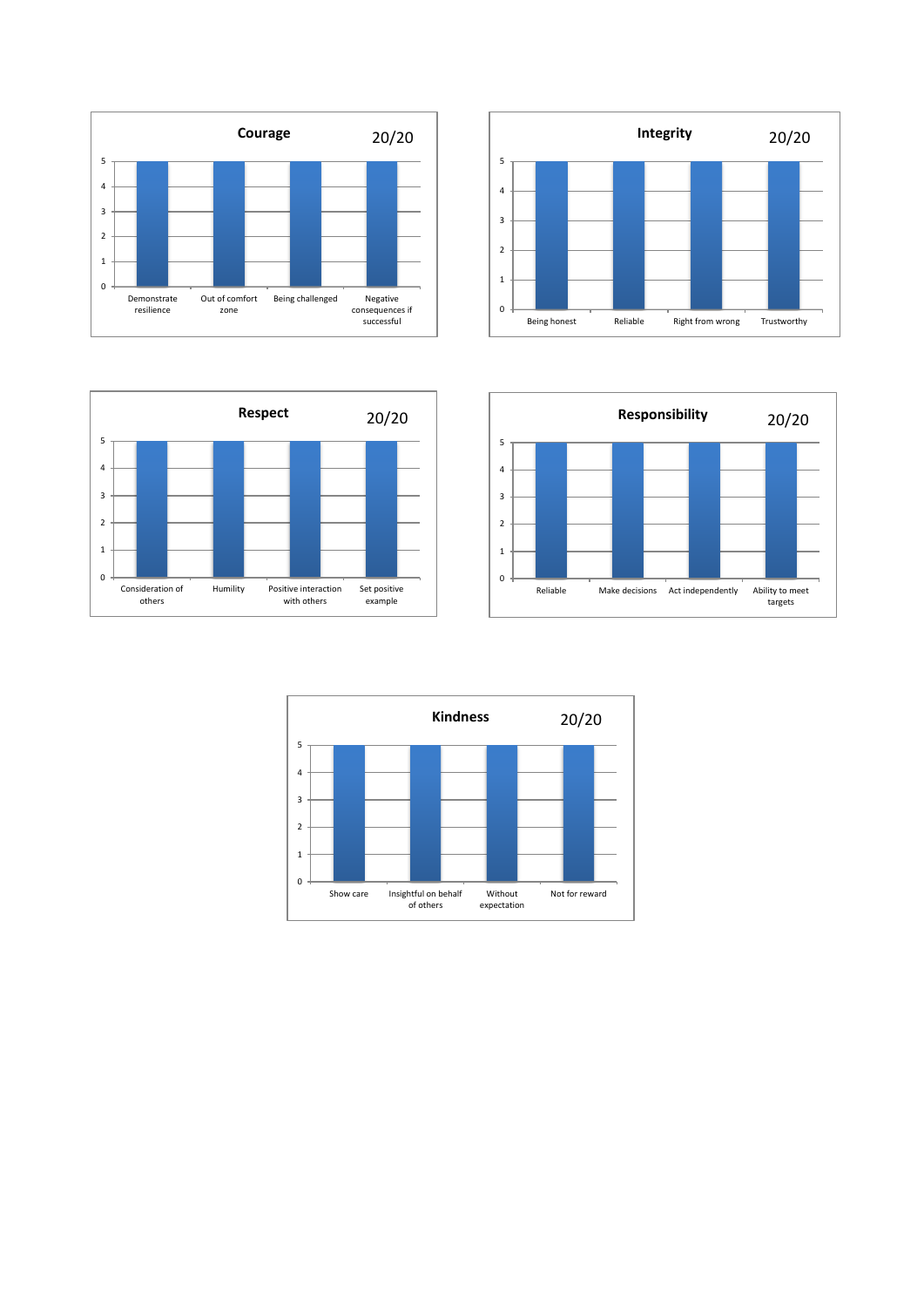

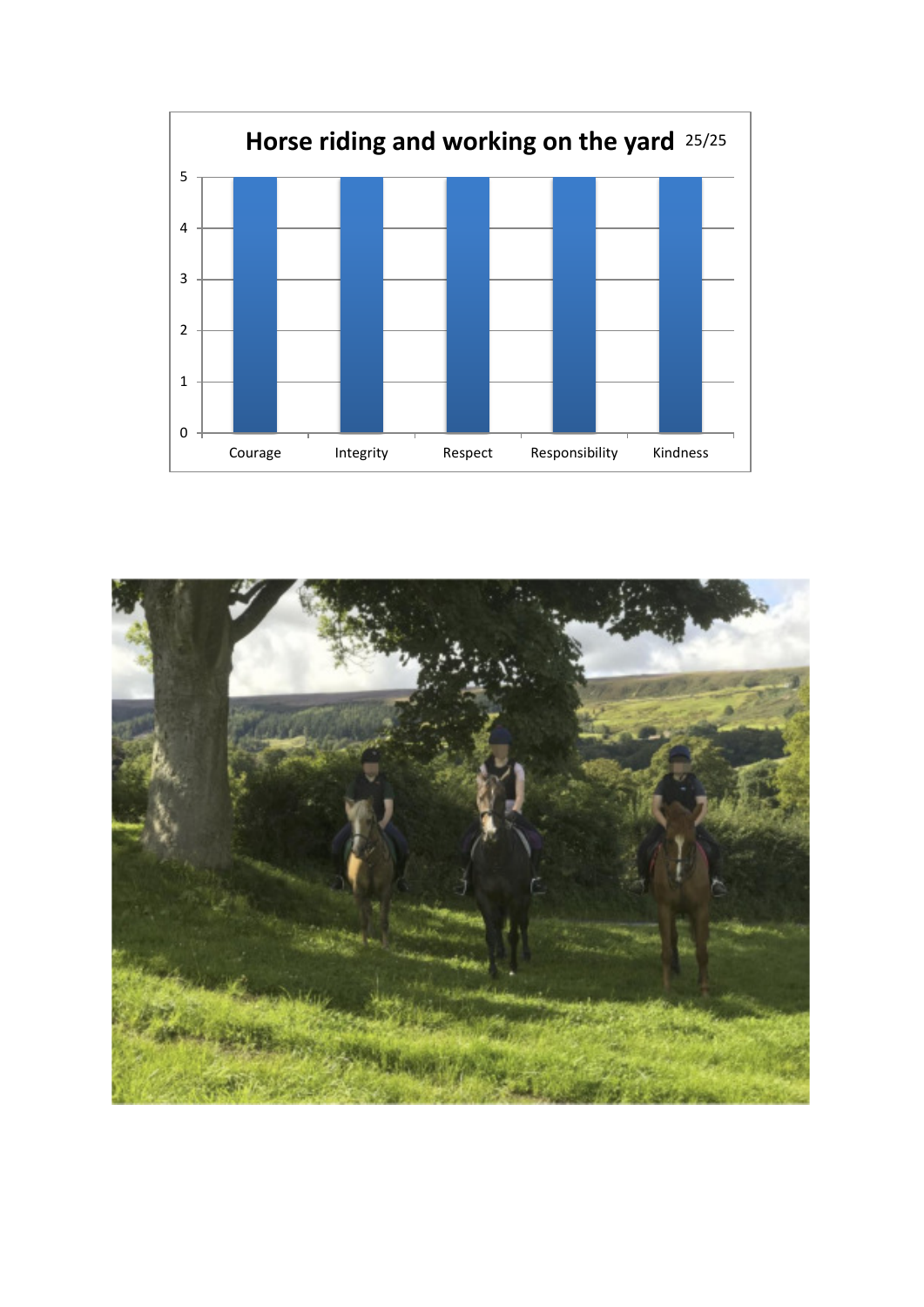So what about some of the other activities that are regularly found in mainstream residential care ( with or without education). How do they measure up against our now identified framework.

Playing computer games, Xbox or PlayStation and visiting amusement arcades as we have considered in our previous document, they simply don't get off the ground. There is nothing to measure. I don't dispute they are good fun and there is some evidence that high level computer skill sets developed can be used in a variety of employment. However for children with abusive backgrounds or learning difficulties it does nothing to help their recovery or development. Slot machines and penny shove actually promote greed which is of course a vice.

Most computer games give the player a huge sense of control and often that sense of exaggerated reward I talked about in earlier documents. It is no surprise that for children who have been significantly disempowered having a sense of control is very important. So these aren't things to be avoided but recognised as to their limitations and if no balance is offered the dangers these present to damaged and impressionable minds.

As a farmer and landowner functioning within a rural community I was involved with an example which gives me much to think about as to its relevance here. September 2018 saw a young man who decided to ignore all boundaries and drive his car across numerous fields of newly sewn corn, damaging crops before they've started to grow. With the unchallenged success of this his modus operandi changed to driving in fields with sheep to see how many he could knock over and kill, as if to score points.

Where does this kind of thinking come from? Well it doesn't take much to realise the connection to many computer games which are of corse pure fantasy. The damage death and destruction in this case was very real.

The bridge between fantasy and reality is often fragile. As I experienced first hand one year when we took a group of children to Disney Land Paris. To mix real life and worthwhile education during this holiday I also took them to see Notrodame Cathedral. One of our children was hysterical as the Hunchback was nowhere to be found.

Thankfully due to sensible gun laws we don't see the kind of school shootings far to regularly experienced in the USA which also mirror the fantasy world of computer games.

Balance, moderation and the avoidance of a preoccupation with violence are really important to remember. Within a therapeutic approach the need to bombard a child with alternative experiences which help them learn skills and values and importantly heal is very apparent.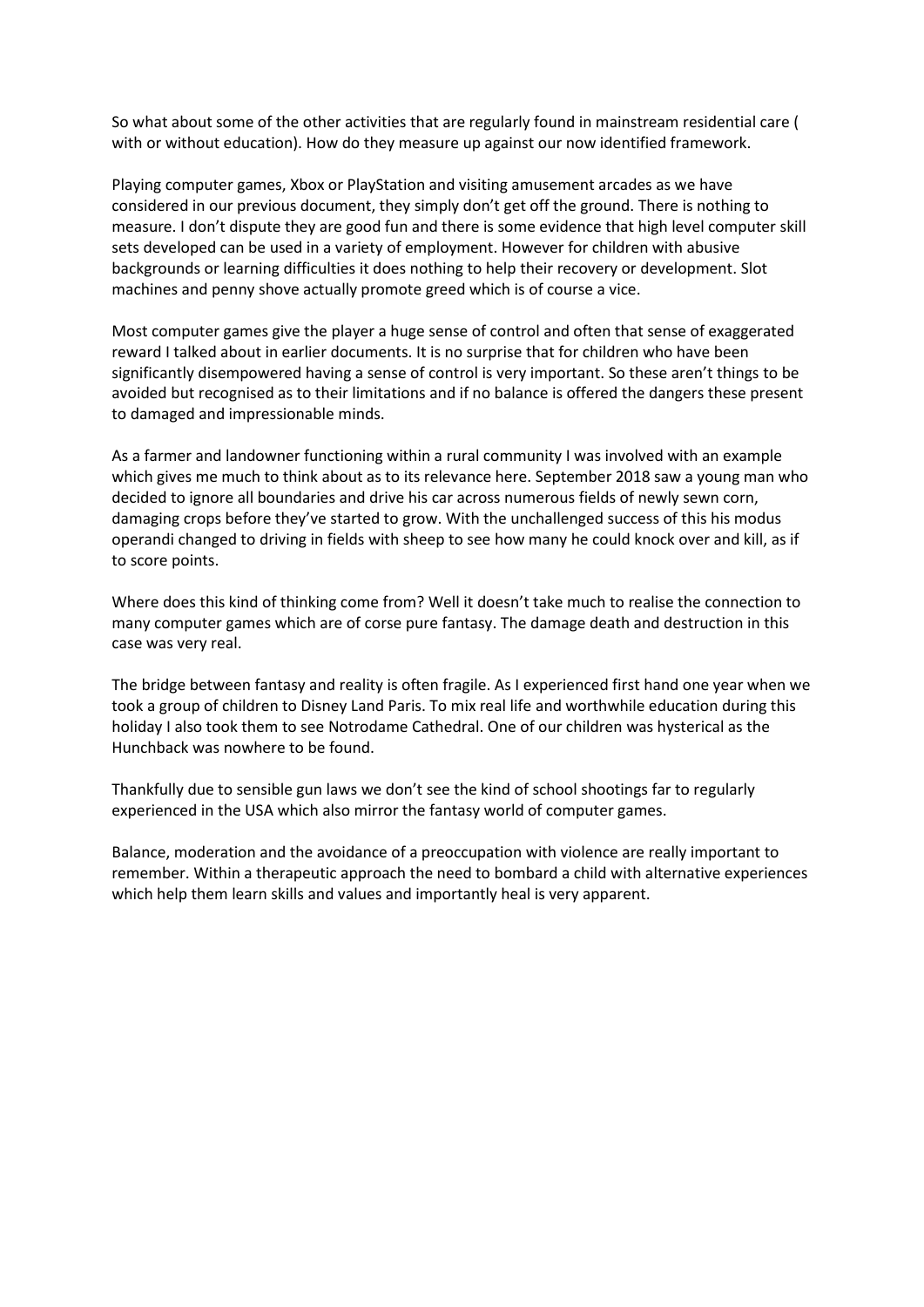#### **Inappropriate use of the internet.**

If we think about the use of the internet and the consequences for the children in our care in a digital world where there are no boundaries we can actually see how this quickly turns into a negative. Everyday news reports of people misusing social media or developing false identities online to steal and commit fraud are very evident. In these cases we can see our framework being used in a negative pattern as all the elements are relevant but the opposite has been evident. Whilst there are examples of the internet being used everyday in a positive life changing way ( our own connect system is a good example) when it is used negatively there is a definite absence of integrity as being honest, reliable, knowing and doing right from wrong, being trustworthy are not present.

Likewise respect, showing consideration for others and humility, having positive interactions and setting a positive example are not evident but the opposite they have not! Responsibility and kindness are simply not on the agenda. Indeed what is so often evident against our corporate values are the opposite ends of the spectrum in these areas. Indeed these examples of the misuse of social media don't display courage; they are often cowardly and/or reckless. They do not show integrity but often hypocritical and deceitful, these are attributes needed to take on false identity and to mislead others. Self adornment isn't being respectful but it is excessive flattery. Images of self harm, neglectful of others needs to say the least. These aren't the actions of someone kind but someone deceitful to buy favours or use bribery. These are not the actions of responsibility but irresponsibility.

In the digital world of little if no boundaries, those who struggle to regulate their behaviour find it hard not to be absorbed by the negative attraction. Children, young people and adults who don't like boundaries, find the digital world open to abuse with very little chance of repercussions.

If we are to think about measuring negative behaviour what better tool than our values assessment. Here we can see that the behaviour I've described above fits very much into this format. A worthwhile exercise is to take a situation and consider it against this to see what behaviour is evident and where it fits on this system.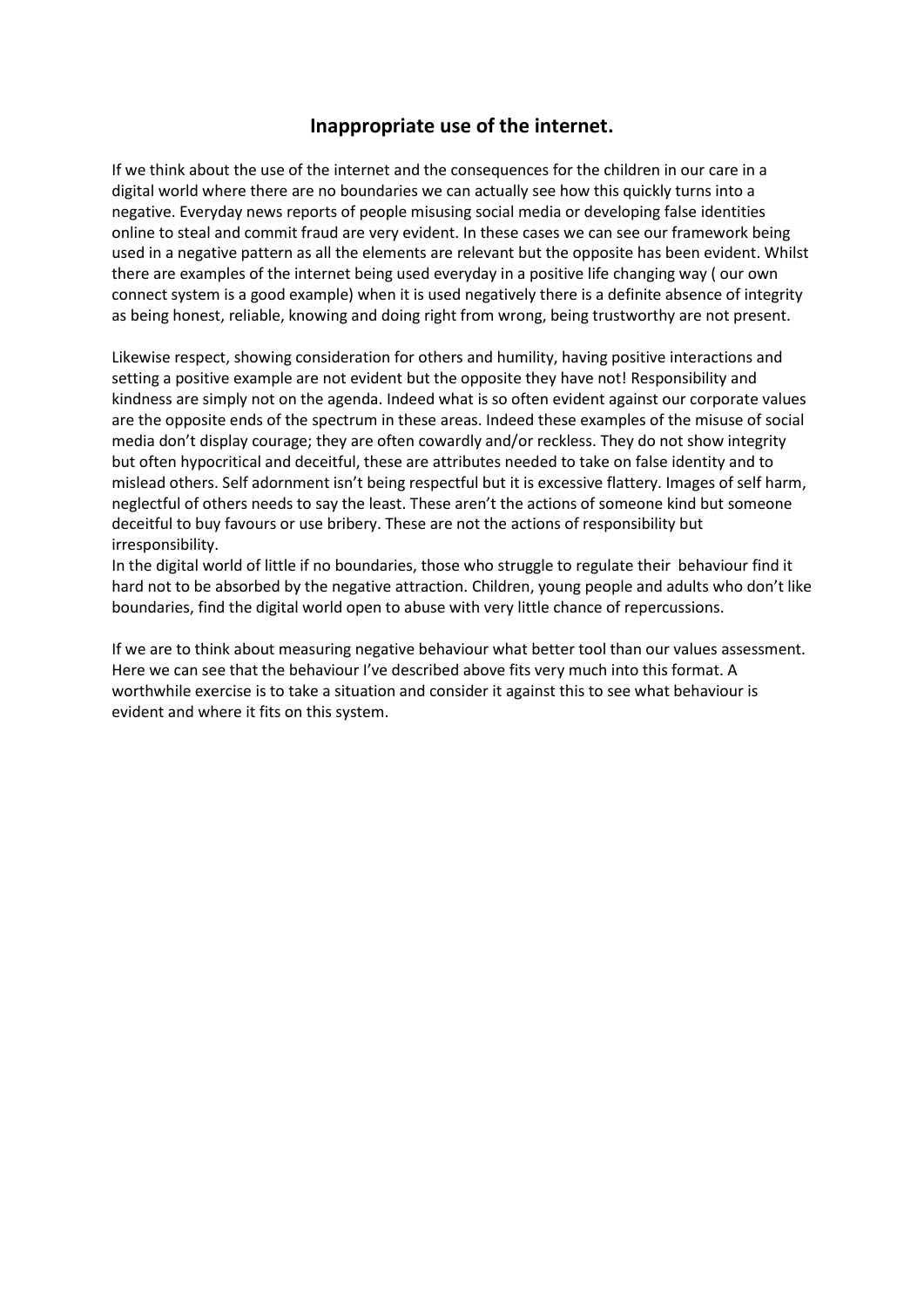| <b>Deficit</b><br><b>Vices</b> |                |                         |                | <b>The Golden</b><br><b>Mean</b><br><b>Values</b> |                |                |                | <b>Excess</b><br><b>Vices</b> |
|--------------------------------|----------------|-------------------------|----------------|---------------------------------------------------|----------------|----------------|----------------|-------------------------------|
| Hypocritical                   |                |                         |                | Integrity                                         |                |                |                | Deceitful                     |
| 5                              | $\overline{4}$ | $\overline{3}$          | $\overline{2}$ | $\mathbf{1}$                                      | $\overline{2}$ | 3              | $\overline{4}$ | 5                             |
| Selfish                        |                |                         |                | Kind                                              |                |                |                | <b>Buys</b><br>favour/Bribery |
| 5                              | $\overline{4}$ | 3                       | $\overline{2}$ | $\mathbf{1}$                                      | $\overline{2}$ | 3              | $\overline{4}$ | 5                             |
| Cowardly                       |                |                         |                | Courageous                                        |                |                |                | <b>Reckless</b>               |
| 5                              | $\overline{4}$ | 3                       | $\overline{2}$ | $\overline{1}$                                    | $\overline{2}$ | 3              | $\overline{4}$ | 5                             |
| Neglectful                     |                |                         |                | Respectful                                        |                |                |                | <b>Excessive flattery</b>     |
| 5                              | $\overline{4}$ | 3                       | $\overline{2}$ | $\mathbf{1}$                                      | $\overline{2}$ | 3              | $\overline{4}$ | 5                             |
| Irresponsible                  |                |                         |                | Responsible                                       |                |                |                | Worries                       |
| 5                              | $\overline{4}$ | $\overline{3}$          | $\overline{2}$ | $\mathbf{1}$                                      | $\overline{2}$ | $\overline{3}$ | $\overline{4}$ | 5                             |
| Sad                            |                |                         |                | Happy                                             |                |                |                | Gullible                      |
| 5                              | $\overline{4}$ | 3                       | $\overline{2}$ | $\mathbf{1}$                                      | $\overline{2}$ | 3              | $\overline{4}$ | 5                             |
| Negligent                      |                |                         |                | Nurturing                                         |                |                |                | Overindulging                 |
| 5                              | $\overline{4}$ | 3                       | $\overline{2}$ | $\mathbf{1}$                                      | $\overline{2}$ | 3              | $\overline{4}$ | 5                             |
| Passive                        |                |                         |                | Assertive                                         |                |                |                | Aggressive                    |
| 5                              | $\overline{4}$ | $\overline{3}$          | $\overline{2}$ | $\overline{1}$                                    | $\overline{2}$ | 3              | $\overline{4}$ | 5                             |
| Dishonest                      |                |                         |                | Honest                                            |                |                |                | Inconsiderate                 |
| 5                              | $\overline{4}$ | 3                       | $\overline{2}$ | $\mathbf{1}$                                      | $\overline{2}$ | 3              | $\overline{4}$ | 5                             |
| Hateful                        |                |                         |                | Friendly                                          |                |                |                | Clingy, Needy                 |
| 5                              | 4              | 3                       | $\overline{a}$ | $\mathbf{1}$                                      | $\overline{2}$ | 3              | $\overline{a}$ | 5                             |
| Insensitive                    |                |                         |                | Empathetic                                        |                |                |                | Overly<br>Sympathetic         |
| 5                              | $\overline{4}$ | $\overline{3}$          | $\overline{2}$ | $\mathbf{1}$                                      | $\overline{2}$ | $\overline{3}$ | $\overline{4}$ | 5                             |
| Impatient                      |                |                         |                | Patient                                           |                |                |                | Hesitant                      |
| 5                              | $\overline{4}$ | $\overline{3}$          | $\overline{2}$ | $\mathbf{1}$                                      | $\overline{2}$ | $\overline{3}$ | $\overline{4}$ | 5                             |
| Critical                       |                |                         |                | Grateful                                          |                |                |                | Overly familiar               |
| 5                              | $\overline{4}$ | $\overline{\mathbf{3}}$ | $\overline{2}$ | $\mathbf 1$                                       | $\overline{2}$ | 3              | $\overline{a}$ | 5                             |
| Naïve                          |                |                         |                | Trustworthy                                       |                |                |                | Negligent                     |
| 5                              | $\overline{4}$ | $\overline{3}$          | $\overline{2}$ | $\mathbf 1$                                       | $\overline{2}$ | 3              | $\overline{4}$ | 5                             |
| Inconsistent                   |                |                         |                | Consistent                                        |                |                |                | Lack of creativity            |
| 5                              | $\overline{4}$ | $\overline{3}$          | $\overline{2}$ | $\mathbf{1}$                                      | $\overline{2}$ | 3              | $\overline{4}$ | 5                             |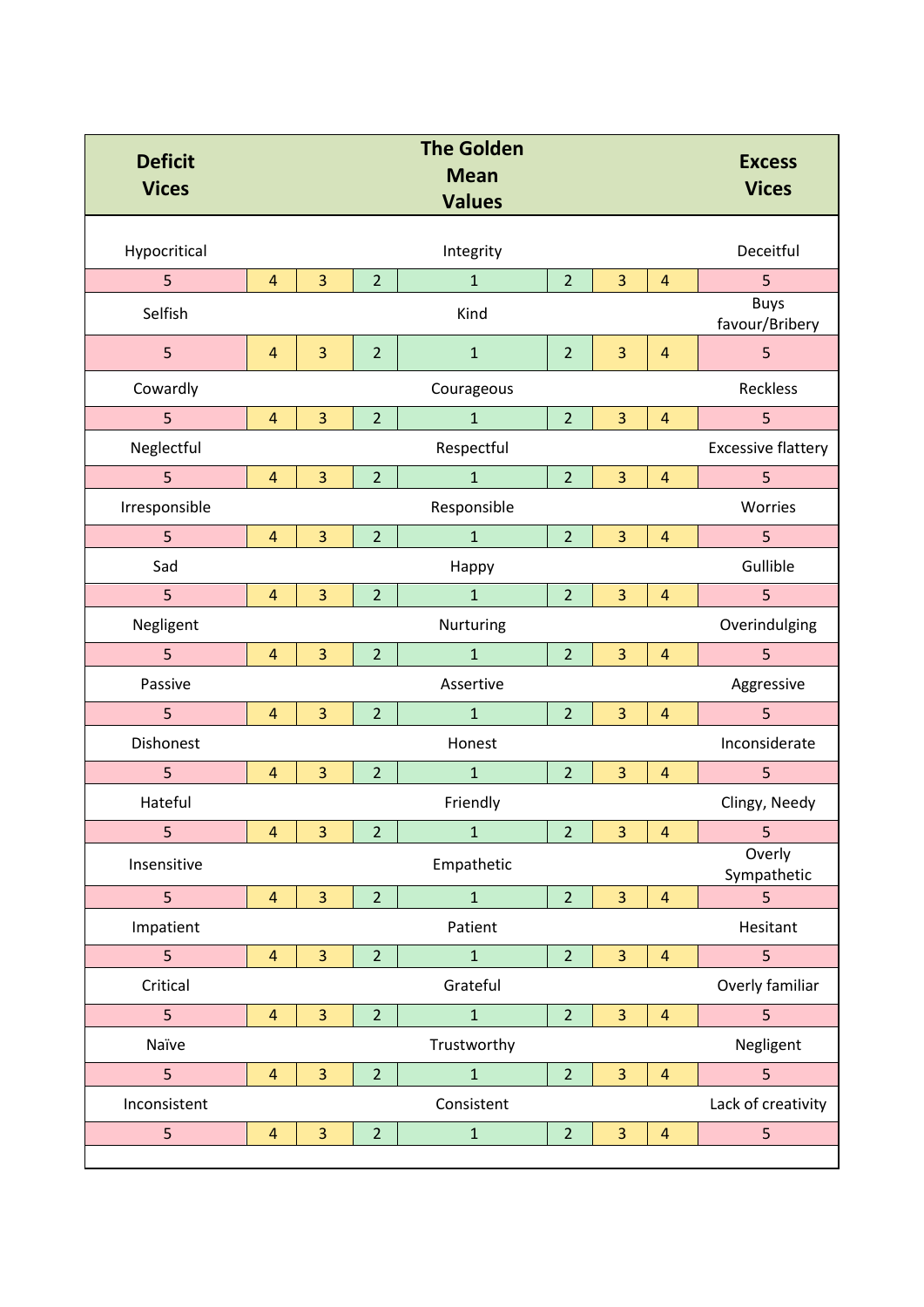In the above assessment tool you can see that being well balanced in the middle is the ideal and a target to aspire to or achieve. What Aristotle called "The Golden Mean". At either side is the polar opposite of the value we are promoting and a judgment is required to determine where the child we are considering fits on to this scale. These elements of positive in the middle of two negative elements or vices is self explanatory and gives us much to consider if the value of values are lost they are filled by not a vacuum but the vice. Using and being aware of this kind of information and the use of the language of values is so important in terms of being able to articulate a strength or a weakness and by doing so we share a common language and understanding.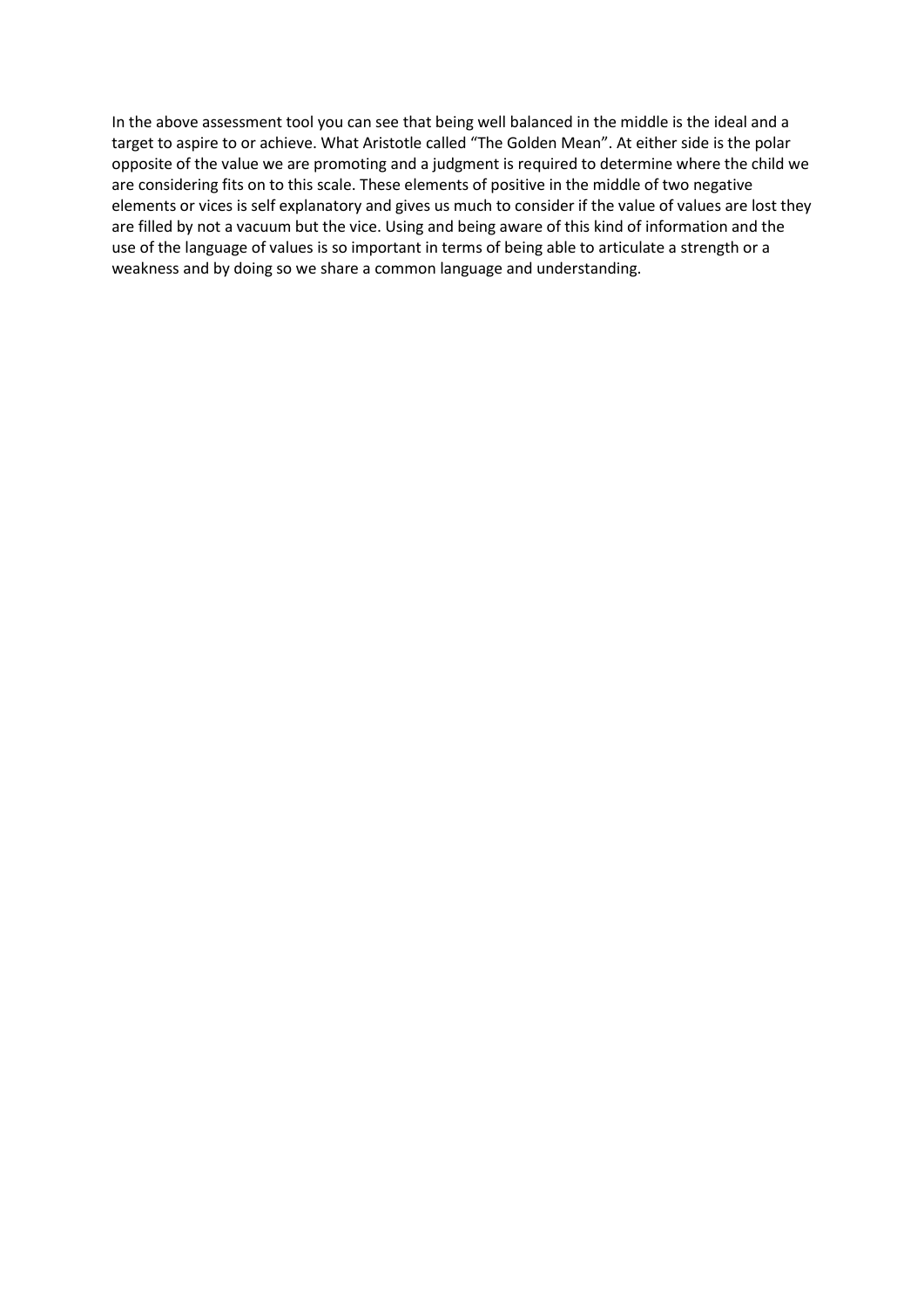#### **Conclusion**

The above demonstrates the value of working with nature and nurturing. That means stables, farms and gardens are ideally placed to provide the opportunity for children and young people to learn values and have them reinforced as a regular part of everyday life. It is hoped that these values, once established, become relevant for all aspects of life and improve relationships with people. Indeed it is through these experiences that we hope children learn how to care for others, the art of nurturing and by doing so be able to nurture their own children in later life. This in itself is very much meeting our long term aims.

Whilst we benefit from a resource rich environment where these activities are on tap as it were, in a mainstream setting I hope this works demonstrates the importance of a small garden or green house along with school pets, small animals and perhaps even chickens. City farms are often available but also remember everywhere is eventually surrounded by farms and small farmers are ideally placed to help and often would love to if asked. Nurturing relationships with neighbours can be very advantageous.

In the same way, I hope this encourages professionals to value the significance of allowing horse riding lessons and I hope more importantly the added extra value of spending more time helping and working on stable yards. Stable yards, livery stables and riding schools can be found throughout the country and relationships should be encouraged.

What is also worth remembering is that both the agricultural and equine industries are short staffed and employment opportunities are very real. So as I demonstrated in my previous document, along with learning values (which are a prerequisite for most employers) they are also learning skills that could lead to future employment.

To draw this document to a close, whilst I acknowledge that this has resulted in an increased awareness of the value of the above, I must remind myself that the motivation behind this document was to identify the fact that the opportunity to learn values are embedded into many activities and it is possible to assess what activities promote which values. I must also reinforce the comments made earlier that should an activity promote one or more values, this is significant in itself and therefore the importance and significance of other activities must not be overlooked.

As an unapologetic, non academic, self educated person in my fifties who has just managed to join the dots together, I find it hard to believe this is new thinking. In fact it isn't, my most quoted advocate is Aristotle who has been quoted by others for centuries. Therefore, my obvious conclusion is why isn't the importance of teaching values in detail more prevalent in all schools? As populations grow and society evolves the need for everyone to treat each other with respect and dignity has never been more important.